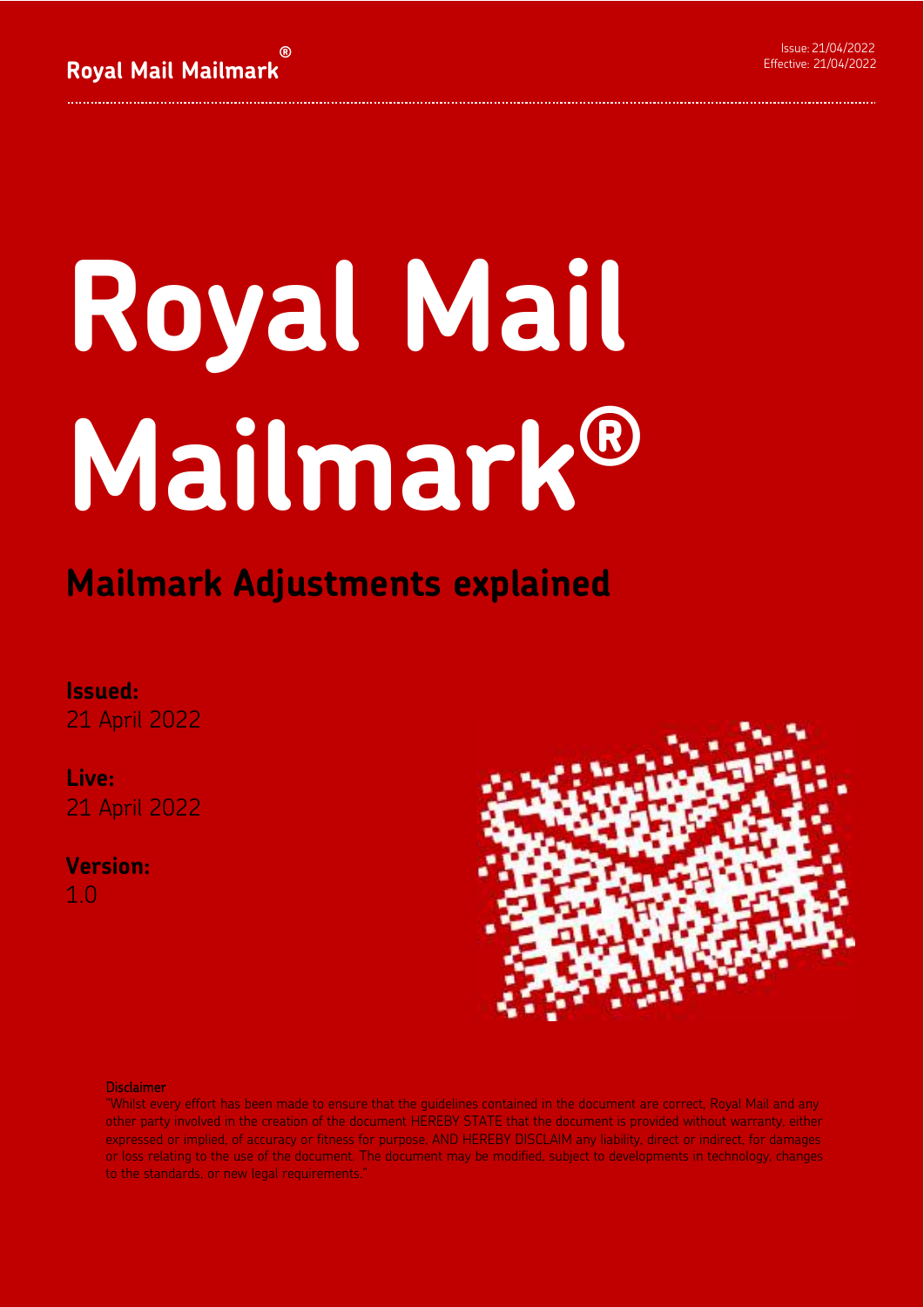# **Contents**

|    |                                                                                     | .03 |
|----|-------------------------------------------------------------------------------------|-----|
|    |                                                                                     |     |
| 3. |                                                                                     |     |
| 4. |                                                                                     |     |
| 5. |                                                                                     |     |
| 6. |                                                                                     |     |
| 7. |                                                                                     |     |
|    |                                                                                     |     |
|    |                                                                                     |     |
|    |                                                                                     |     |
|    |                                                                                     |     |
|    |                                                                                     |     |
|    |                                                                                     |     |
|    |                                                                                     |     |
|    |                                                                                     |     |
|    |                                                                                     |     |
|    | 17. Supporting customers wishing to submit a claim after billing has taken place 30 |     |
|    |                                                                                     |     |
|    |                                                                                     |     |
|    |                                                                                     |     |
|    |                                                                                     |     |

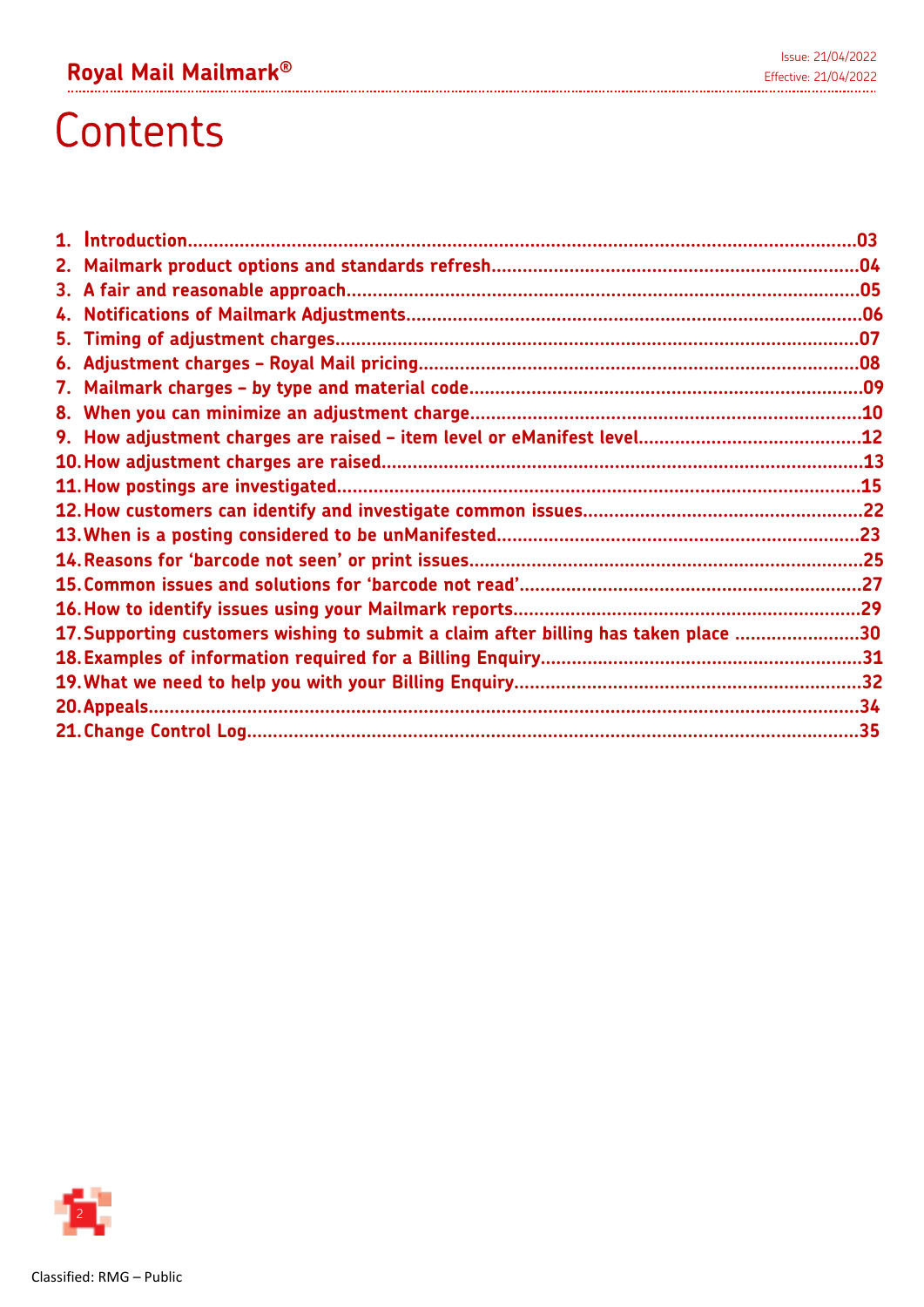# **1. Introduction**

### **Overview**

This document is to provide customers using our Mailmark products with some level of detail of how and when adjustment charges are raised and how issues are investigated by our iRP team.

In addition, there are recommendations detailing how and when customers can proactively take action to resolve issues which are incurring charges or, in some instances, let Royal Mail know of the problem prior to posting.

To further support our customers and enable Royal Mail to resolve queries more quickly, we have included detail on the process and information required for billing enquiries and claims.

At a high level, it provides a summary of Mailmark product options, a refresh of the product standards required.

### **Document purpose**

It provides transparency on Royal Mail's approach to Mailmark adjustments and provides guidance on the actions customers can take to prevent issues; resolve problems to mitigate adjustment charges and what information can support billing enquiries.

### **Intended Audience:**

This document is for use by Mailmark customers, Retail and Network Access, and mail producers posting Bulk Mail.

**Please note:** This document is not intended to address every scenario a customer may face. It instead, focuses on areas where actions can be taken by the customer to resolve or where Royal Mail can support.

This document is not intended to replace user guides or pricing tables, nor does it reference any processes undertaken by the 'bill payer' in a Supply Chain or the timing when charges are passed on to producers or end clients.

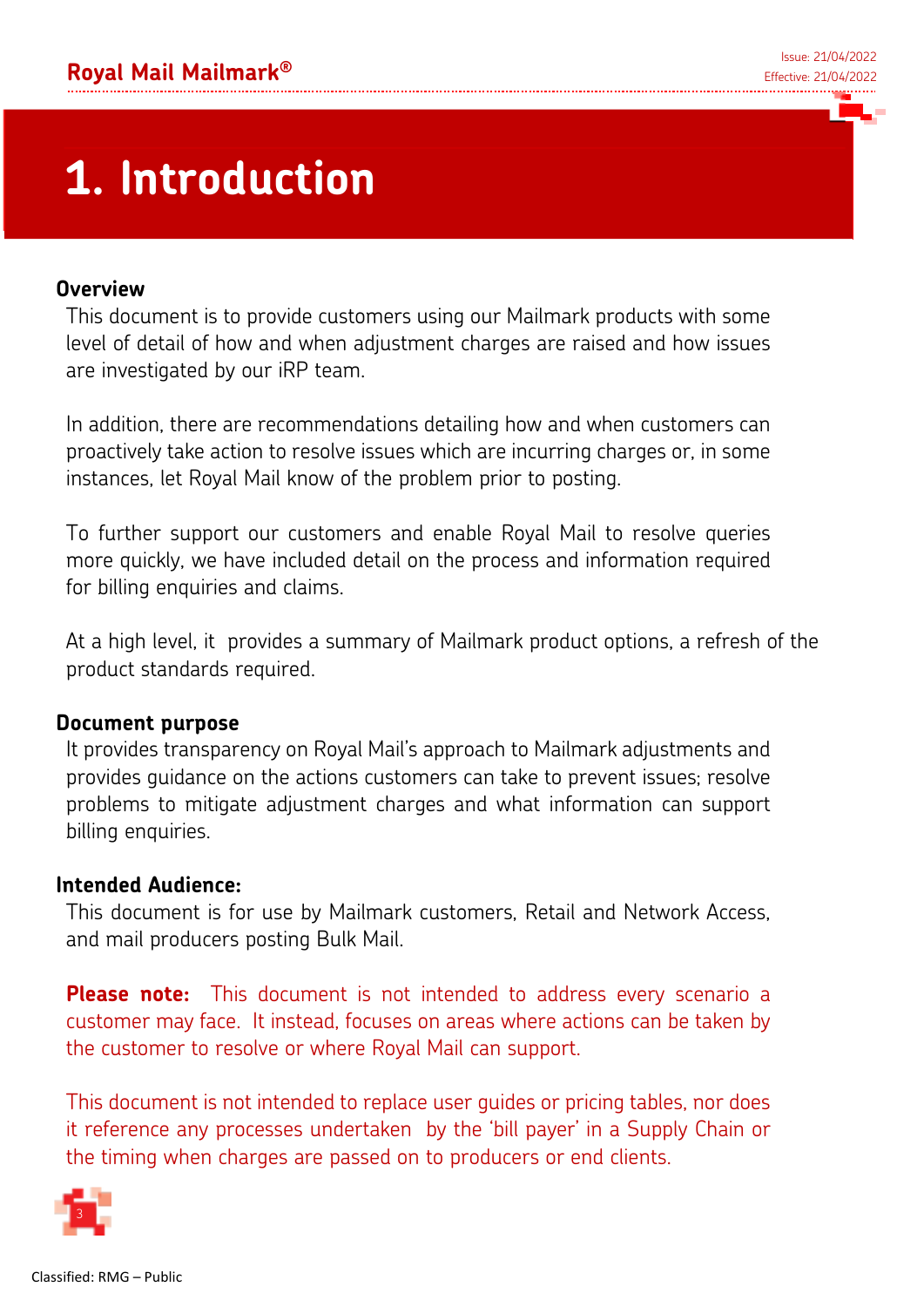# **2. Mailmark product options and standards refresh**

### **Mailmark options**

|                                                                                                                      | <b>Network Access</b>                                           | <b>Retail</b>                                                                      |
|----------------------------------------------------------------------------------------------------------------------|-----------------------------------------------------------------|------------------------------------------------------------------------------------|
| Sorted - with reporting available<br>2D and 4state Mailmark barcodes                                                 | Advertising<br><b>Business Mail</b><br><b>Subscription Mail</b> | Advertising<br><b>Business Mail</b><br><b>Subscription Mail</b><br>Publishing Mail |
| Unsorted - with reporting available<br>2D and 4state Mailmark barcodes                                               | Not applicable                                                  | <b>Advertising Mail</b><br><b>Business Mail</b>                                    |
| Account Barcode Unsorted - no reporting available<br>Indicia includes a 4-state barcode next to service<br>indicator | Not applicable                                                  | <b>Account Barcode</b><br>unsorted                                                 |

### **Standards refresh**

- **1.** an eManifest per Supply Chain ID must be uploaded & confirmed each working day mail is handed to Royal Mail.
- **2.** Auto billing is available for all Retail product options, this is the default selection for new SCID's.
- **3.** A Zdocket (Network Access) or Sales Order (Retail) is required for each handover, for customers using auto-billing, an eCR (electronic Confirmation Receipt) must be handed over with the last collection.
- **4.** The eManifest number must be included in the Zdocket / Sales Order / eCR.
- **5.** The SCID must be included in Network Access Zdockets.
- **6.** Volumes handed over to match Sales Order / Zdocket. Royal Mail will compare volume seen versus eManifest volume versus sales order volume and charge accordingly.
- **7.** The barcode read rates for postings are expected to be a minimum of 90%.
- **8.** Address and DPS accuracy to PAF must be a minimum of 90%.

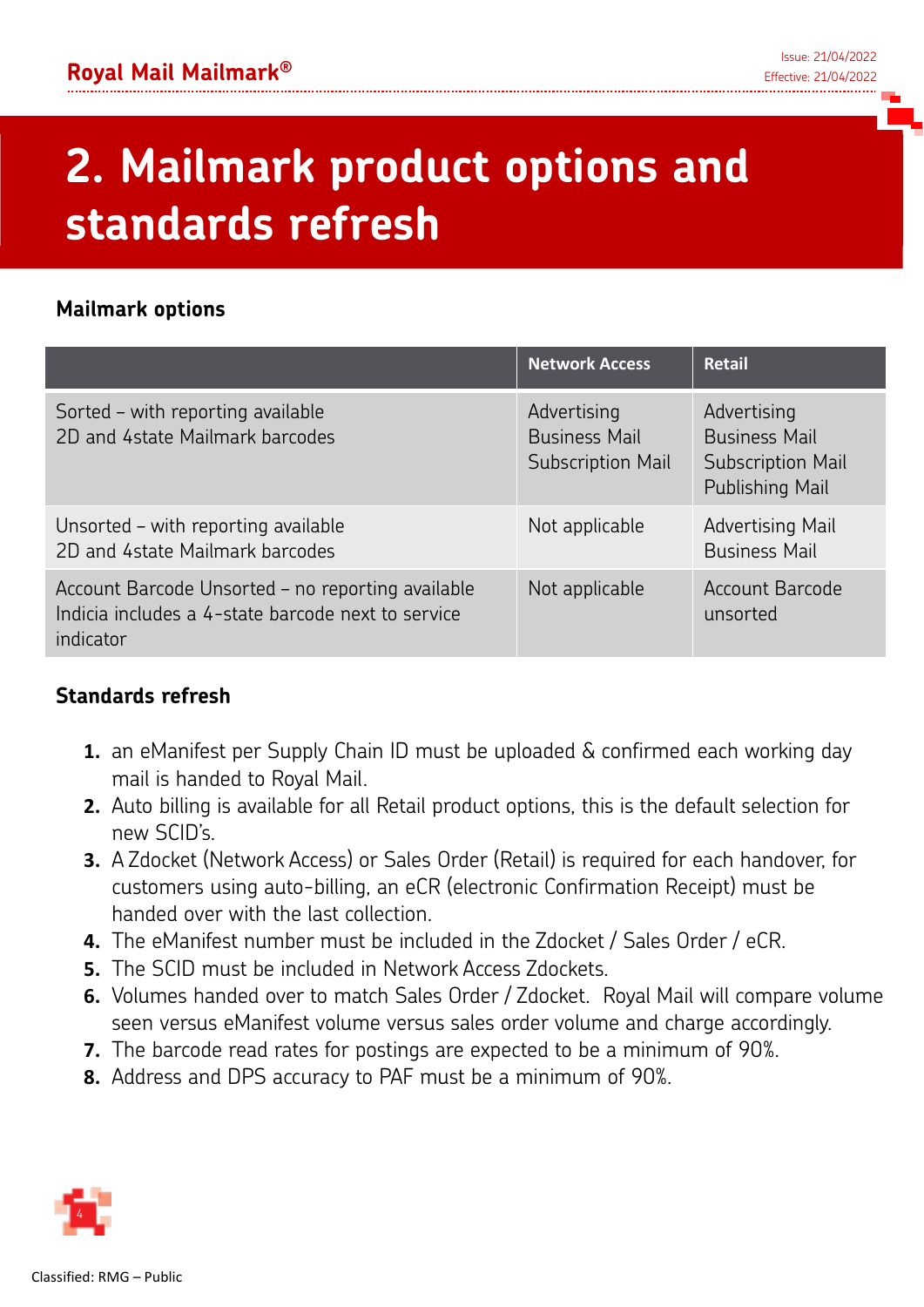# **3. A fair and reasonable approach**

iRP will investigate certain issues and always give the customer the benefit of doubt before considering whether to apply charges.

For example.

- **1.** If we know there are issues at a Mail Centre (e.g., a Disruptive Event, machines not available) we will manually exclude those volumes when calculating whether a posting has achieved the desired barcode read rate.
- **2.** If a posting falls below the performance standards required *and* a charge is due to be raised, we will not include volumes from sites where there are reported issues (as above).
- **3.** In the case of poor and/or low barcode read rates if iRP do not have supporting information either from the automation or our operational colleagues to identify why this was the case (e.g., poor print, poor design, item out of specification) then charges will not be applied in that instance.
- **4.** If a posting (at eManifest level) has both poor address / postcode quality and inaccurate or default DPS which both fall below the 90% threshold, we will always look to apply the lower charge of DPS inaccuracy.
- **5.** If a customer has an unforeseen, and valid, issue during data creation, production or processing and the posting is live or has not yet been handed to Royal Mail, there is a possibility we can support and will look to mitigate charges for adhoc requests.

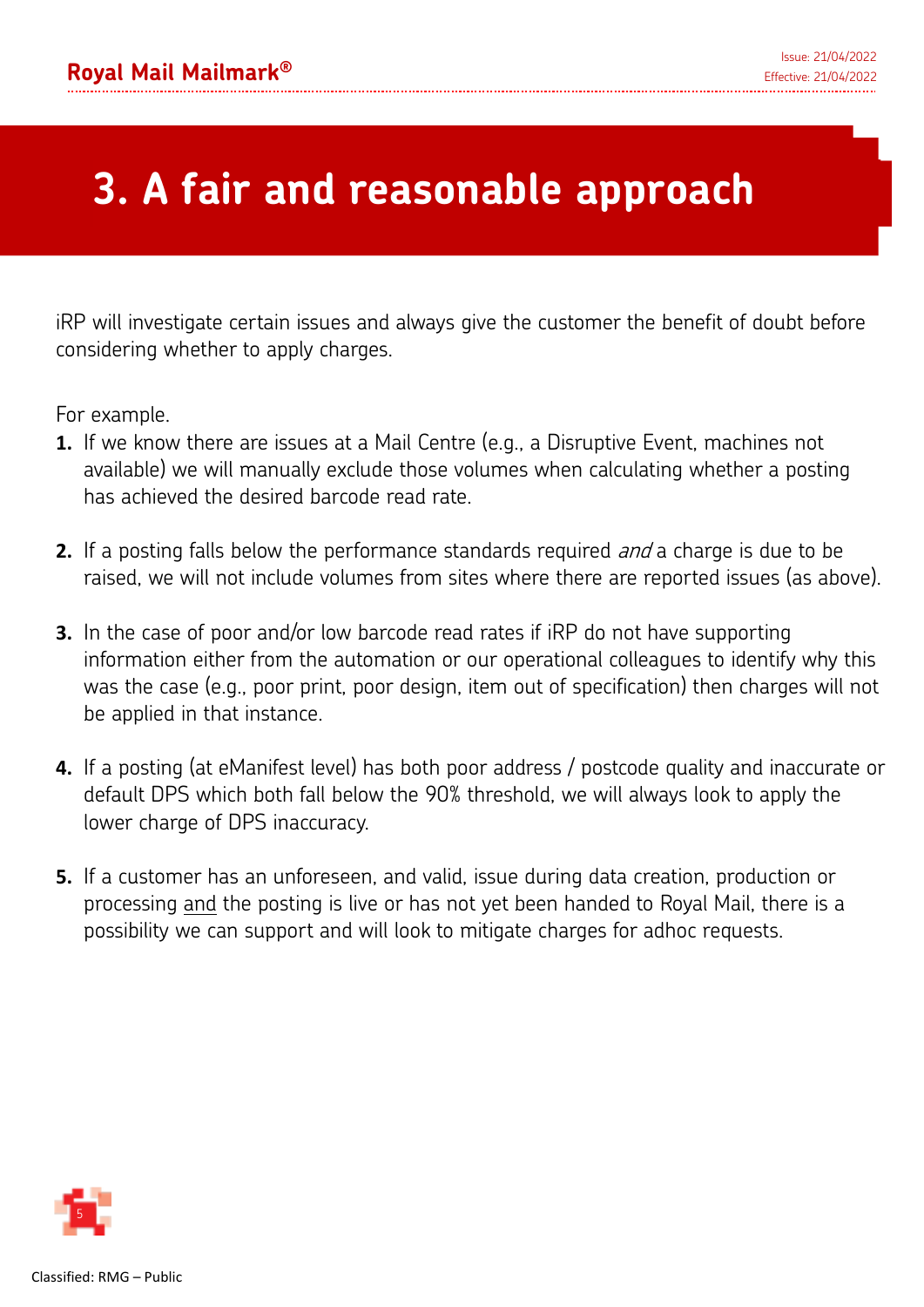# **4. Notifications of Mailmark adjustments**

These are processed once a week for all customers. Adjustment files are created each Friday and customers receive notifications on a Saturday morning. If the Friday is a Bank / Public holiday then the files are created the day before and notifications made accordingly.

- **1.** iRP apply Mailmark adjustments after an eManifest has closed. The earliest will be on working day 6 after the declared handover date.
- **2.** iRP will, for some issues e.g., no sales order seen, ask a customer for evidence to support a charge not being applied.
- **3.** Some charges are auto generated, and others will be investigated by iRP in more detail.
- **4.** Where possible, and available, images may be provided upon request.
- **5.** Examples why adjustments are raised:
	- a. items are not to specification,
	- b. items cannot be processed correctly i.e., missorts, poor address quality,
	- c. Barcodes are not seen i.e., poor barcode quality, poor pack design, incorrect indicia being used (Account Barcode Unsorted with standard Mailmark),
	- d. items cause issues during processing and across multiple sites,
	- e. payment has not been received, and
	- f. items have not been manifested (Sorted and Unsorted products),
- **6.** A customer will first receive a notification email from iRP@dockethub.com with a html file attached which contains the details of the Supply Chain, the handover/first seen date, volume and cause for the charge. \*
- **7.** The Bill Payer in the SCID will then receive the charge from Royal Mail via invoice.

**Please note**: if detailed investigations are required then there may be a delay, this is infrequent.

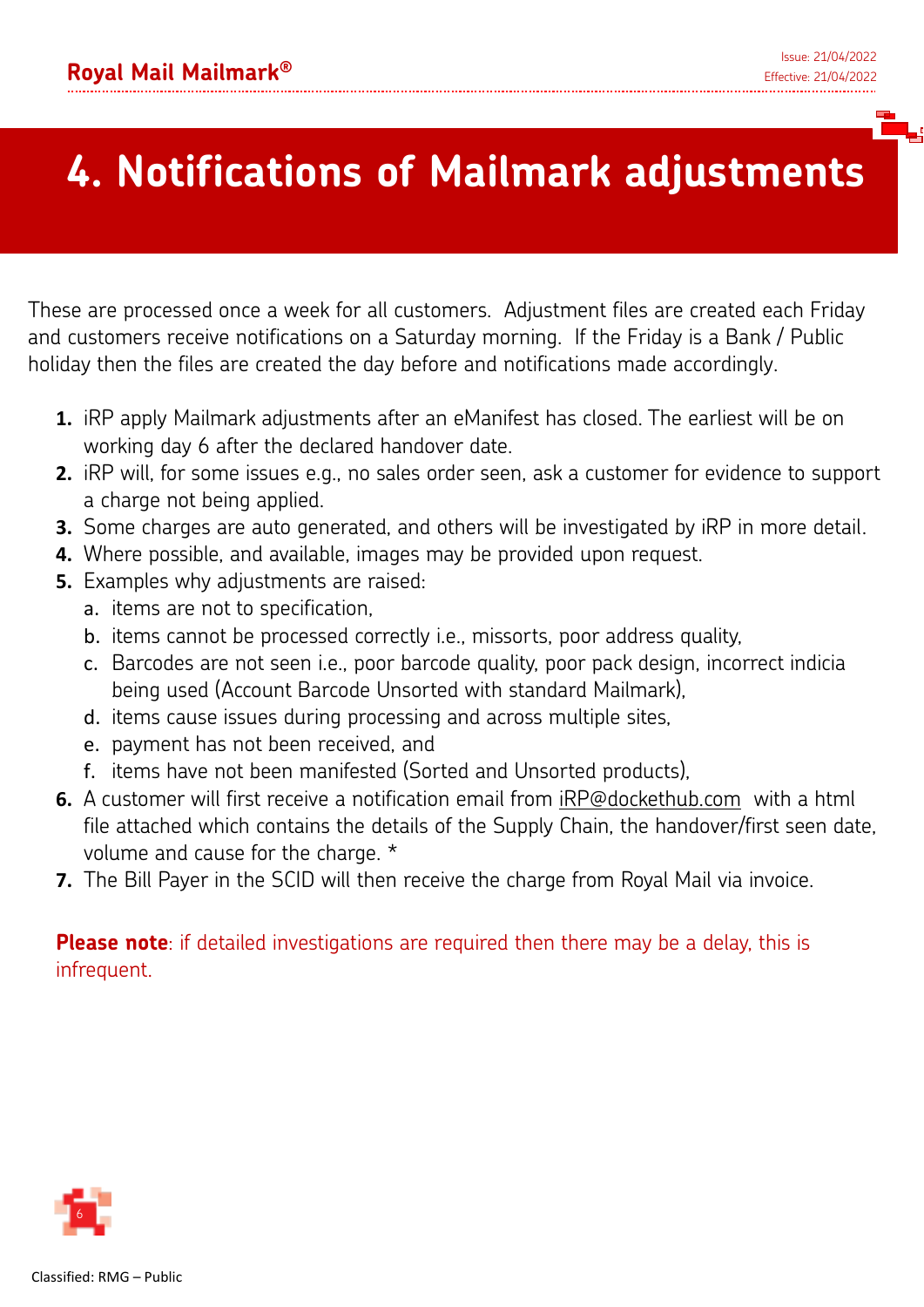# **5. Timing of adjustment charges**

Charges to the Bill Payer in a SCID might take a few weeks to show on the Royal Mail invoice.

- Investigations are done 7 working days after the handover date, to allow data to be as up to date as possible.
- Investigations may take a few working days or longer when a customer has been given 14 calendar days to respond.
- All Bill Payers in the SCID will receive automatically generated notifications on a Saturday of adjustments.

### **Please note:**

There are issues which can be resolved & a solution provided if a participant in the SCID advises us of issues straight away and if there is valid reason i.e., it's infrequent and a one-off omission.

For example:

- **1.** eManifest uploaded & confirmed but the work will be late / not handed over due to end client changing the mailing date.
- **2.** eManifest number missed off the Sales Order with a valid reason i.e., the upload failed, or sales order submitted before the eManifest was confirmed.
- **3.** Wrong Supply Chain used.
- **4.** Data re-sorted in error so the eManifest batch file won't match the barcode data.

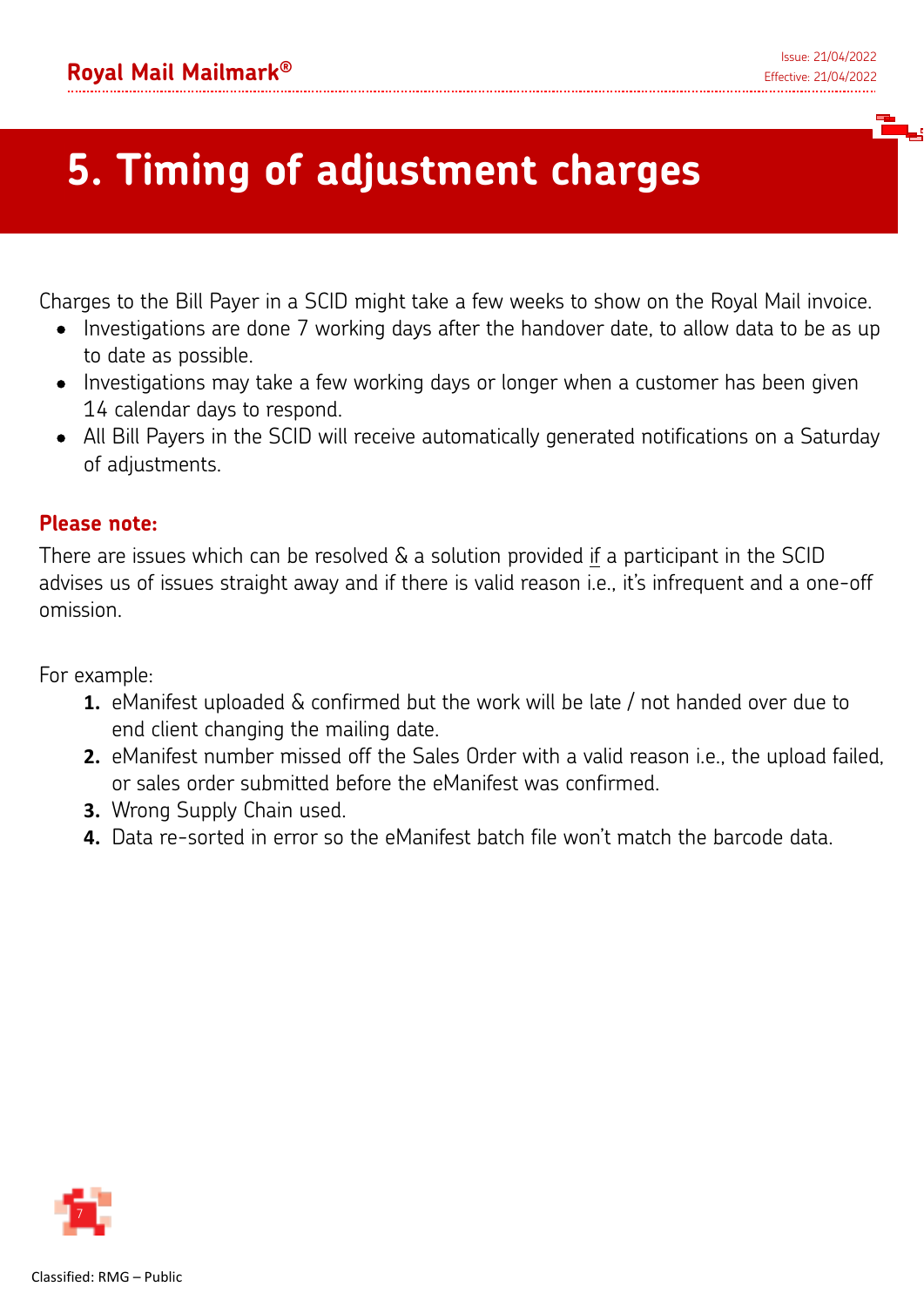# **6. Adjustment charges Royal Mail pricing**

The charges below indicate if the charge is at item level or eManifest level and are applicable to both Network Access and Retail customers.

| <b>Fault</b>                                 | <b>Applies to</b>                     | <b>Flat Fee</b> | <b>Per Item Fee</b>                  | <b>Notes</b>                                                                                   |
|----------------------------------------------|---------------------------------------|-----------------|--------------------------------------|------------------------------------------------------------------------------------------------|
| <b>Missorts</b>                              | Mailmark Letters                      | n/a             | 12.95p                               |                                                                                                |
| <b>Missorts</b>                              | Mailmark Large Letters                | n/a             | 37.75p                               |                                                                                                |
| International item as domestic               | <b>Mailmark</b>                       | n/a             | £2.02                                | Adjustment charges only apply<br>when one or a combination of<br>charges result in a charge of |
| Non-machine processed                        | Mailmark Letters                      | n/a             | 2.2p                                 | £10 or more per eManifest                                                                      |
| Non-machine processed                        | Mailmark Large Letters                | n/a             | 3.91p                                | Postcode and Delivery point<br>suffix accuracy adjustment                                      |
| Postcode accuracy                            | Mailmark Letters                      | n/a             | 8.68p                                | charges only apply if the                                                                      |
| Postcode accuracy                            | Mailmark Large Letters                | n/a             | 17.05p                               | combined result drops below<br>90% per eManifest                                               |
| Delivery point suffix accuracy               | Mailmark Letters<br>and Large Letters | n/a             | 0.93p                                |                                                                                                |
| <b>Missing or incorrect</b><br>eManifest ID  | Mailmark Letters<br>and Large Letters | £29.45          | n/a                                  | per eManifest                                                                                  |
| <b>Unmanifested volume</b><br>and Duplicates | Mailmark Letters<br>and Large Letters | £29.45          | 49p Letters/<br>78p Large<br>Letters | per supply chain                                                                               |
| <b>Incorrect SCID</b>                        | Mailmark Letters<br>and Large Letters | £29.45          | n/a                                  | per eManifest                                                                                  |
| Item ID mismatch                             | Mailmark Letters<br>and Large Letters | £29.45          | n/a                                  | per eManifest                                                                                  |

### Rates published 4<sup>th</sup> Jan 2022

**Please note** standard charges may also be applied e.g., incorrect format, weight, or class

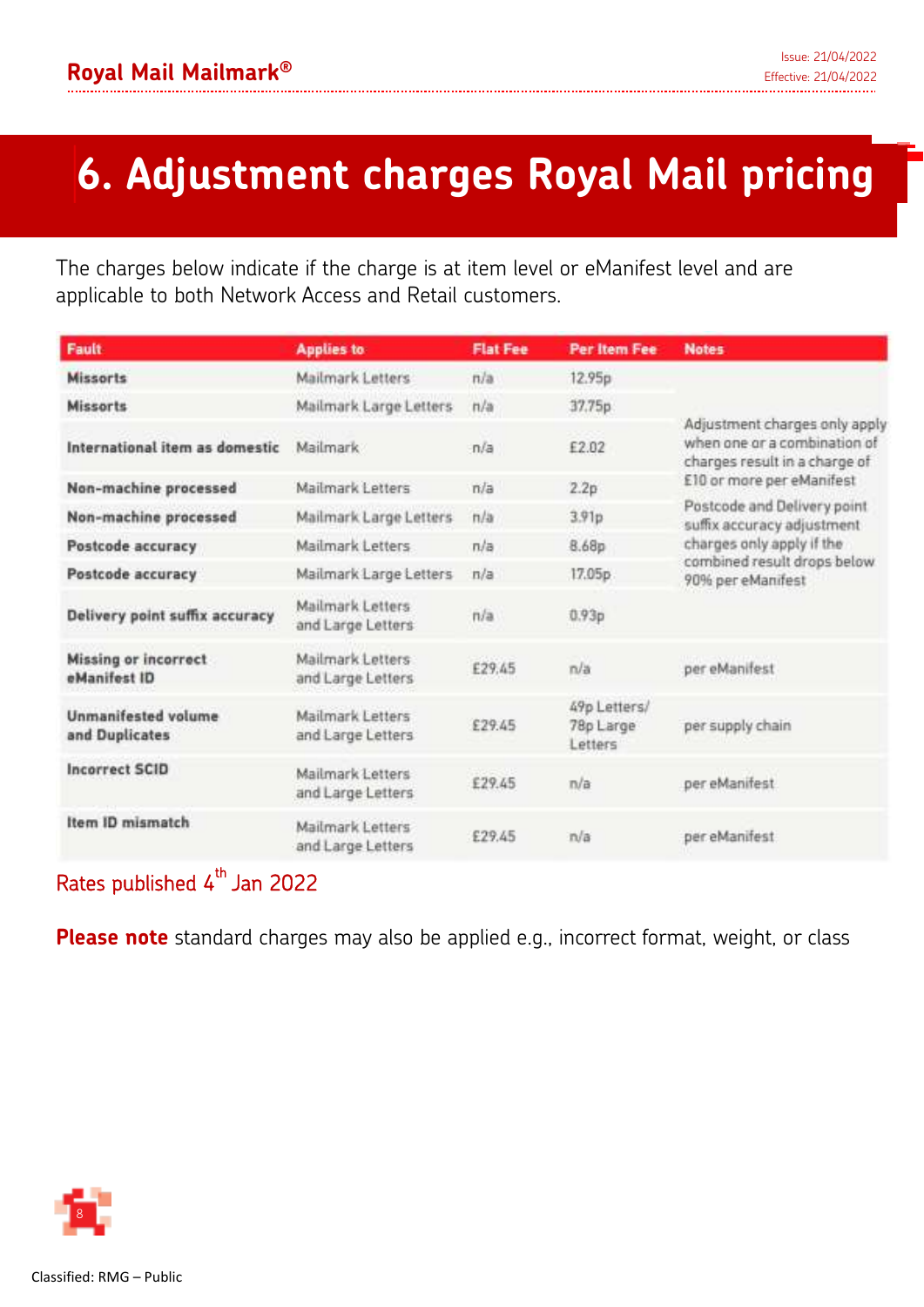# **7. Mailmark charges - by type and material code**

The descriptions below reference what you would see on your invoice and show the relevant charge per item (p) or at eManifest level (£29.45).

| <b>Charge Type</b>      | <b>Access</b><br><b>Rework</b> | <b>Retail</b><br><b>Rework</b> |                                          | Price p/£      |
|-------------------------|--------------------------------|--------------------------------|------------------------------------------|----------------|
|                         | <b>Code</b>                    | <b>Code</b>                    | <b>Product Description</b>               | (04 Jan 2022)  |
|                         | <b>ZZD</b>                     | <b>EZD</b>                     | Mailmark DP Accuracy                     | 0.0093         |
|                         | ZP1                            | EP1                            | Mailmark Postcode Accuracy Letter        | 0.0868         |
|                         | ZP <sub>2</sub>                | EP <sub>2</sub>                | Mailmark Postcode Accuracy Lrg Ltr       | 0.1705         |
| <b>Item Level</b>       | ZU <sub>3</sub>                | <b>E03</b>                     | Mailmark Unmanifested Volume - L         | 0.0049         |
| <b>Surcharge</b>        | <b>ZU4</b>                     | <b>E04</b>                     | Mailmark Unmanifested Volume - LL        | 0.0078         |
|                         | <b>ZM1</b>                     | EM1                            | Mailmark Missorts Letter                 | 0.1295         |
|                         | ZM <sub>2</sub>                | EM <sub>2</sub>                | Mailmark Missorts Lrg Ltr                | 0.3775         |
|                         | <b>ZN1</b>                     | <b>EN1</b>                     | Mailmark Not Machine Processed L         | 0.022          |
|                         | <b>ZN2</b>                     | EN <sub>2</sub>                | Mailmark Not Machine Processed LL        | 0.0391         |
|                         | <b>ZAR</b>                     | <b>E01</b>                     | Mailmark Item ID Mismatch                | 29.45          |
|                         | <b>ZUD</b>                     | <b>EID</b>                     | Missing or Incorrect eManifest Reference | 29.45          |
| <b>Admin Charge ZU1</b> |                                | <b>UML</b>                     | Mailmark Un-manifested Volumes           | 29.45          |
|                         | ZU <sub>2</sub>                | <b>ULL</b>                     | Mailmark Duplicates eMani/Seen           | 29.45          |
|                         | <b>ZZF</b>                     | <b>EZF</b>                     | <b>Incorrect Mailmark SCID Used</b>      | 29.45          |
|                         | <b>Various</b>                 | <b>Various</b>                 | Mailmark Underpaid Items                 | Correction fee |
| <b>Correction</b>       |                                |                                | Mailmark Underpaid Un-manifested         |                |
| <b>Fees</b>             | <b>Various</b>                 | <b>Various</b>                 | Items                                    | Correction fee |
|                         | <b>Various</b>                 | <b>Various</b>                 | Mailmark Incorrect Format                | Correction fee |
|                         | <b>Various</b>                 | <b>Various</b>                 | Mailmark Incorrect Class                 | Correction fee |

### **VAT charges might apply**

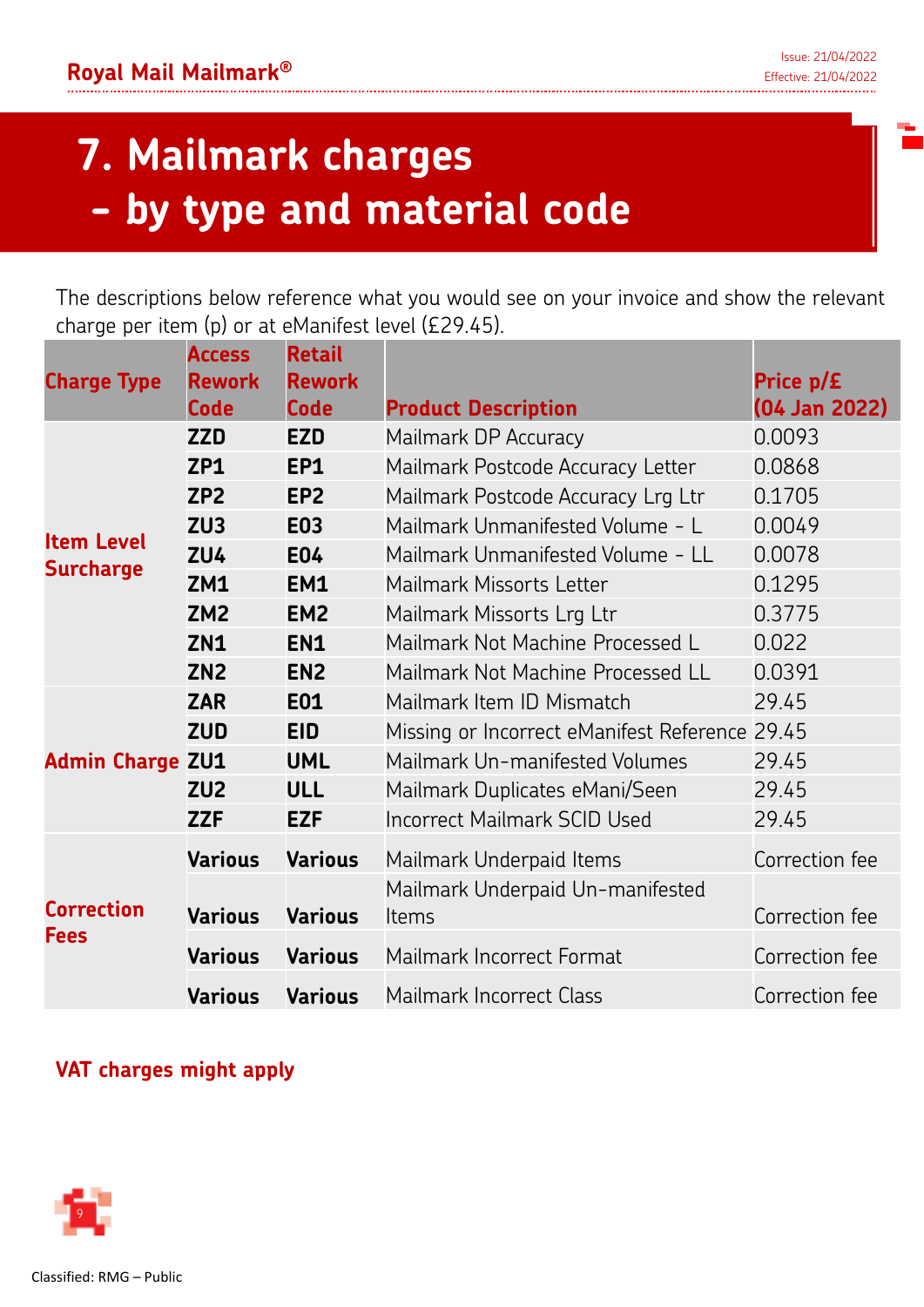### **8. When you can minimise an adjustment charge**

It may be possible to find a solution if the customer advises us of adhoc issues straight away. Charges may be applied but will be minimised where possible.

| <b>Issue</b>                                                                                                                                                                                             | <b>Customer action</b>                                                                                                                                                                                                                                                                                                                                                                                          | <b>Royal Mail</b>                                                                                                                                                                           |
|----------------------------------------------------------------------------------------------------------------------------------------------------------------------------------------------------------|-----------------------------------------------------------------------------------------------------------------------------------------------------------------------------------------------------------------------------------------------------------------------------------------------------------------------------------------------------------------------------------------------------------------|---------------------------------------------------------------------------------------------------------------------------------------------------------------------------------------------|
| eManifest uploaded & confirmed but the<br>work will not be handed over at all.                                                                                                                           | Customer to advise the account team<br>and provide the SCID, eManifest,<br>Handover date and volume                                                                                                                                                                                                                                                                                                             | Will not apply Barcode not seen charges.<br>May apply an Admin charge                                                                                                                       |
| eManifest uploaded & confirmed and the<br>work will be handed over after 5 working<br>days.<br>Data will not be re-sorted and will have the<br>original item IDs on the items and in the<br>batch files. | 1. Customer to advise the Account team<br>of the issue<br>2. Customer to provide the account<br>team and provide the SCID, original<br>eManifest, original handover date and<br>await further guidance.<br>3. When requested: re-upload the data<br>file in a new eManifest with the correct<br>handover date.<br>4. Customer to provide the Account<br>team of the new eManifest and the<br>new Handover date. | If valid, will not apply Barcode not seen and/or<br>Duplicate item ID charges.<br>Will apply missort, address accuracy, format,<br>International charges etc.<br>May apply an admin charge. |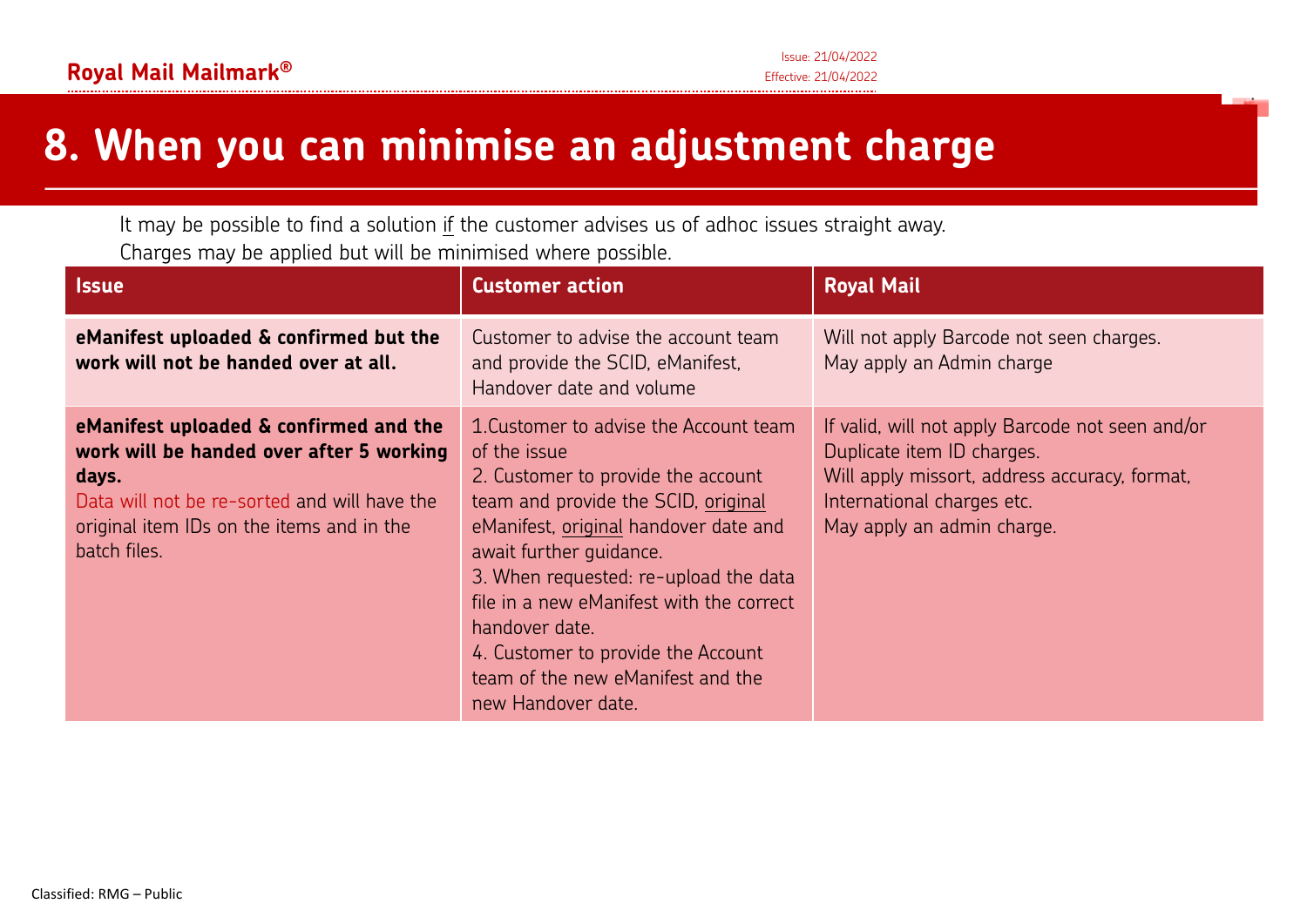| Wrong Supply Chain used in either the<br>barcode or eManifest or both. Uploads will<br>be rejected if Participant not in the SCID                                                    | Provide the Account Manager with the<br>incorrect and correct SCID, the<br>eManifest, handover date and sales<br>orders references.                                                                                                                                                  | Admin charge may be applied.<br>Adjustment charges may be manually raised<br>against the correct account. Note: this will affect<br>reporting,                                                                                                                                                                                                                                      |
|--------------------------------------------------------------------------------------------------------------------------------------------------------------------------------------|--------------------------------------------------------------------------------------------------------------------------------------------------------------------------------------------------------------------------------------------------------------------------------------|-------------------------------------------------------------------------------------------------------------------------------------------------------------------------------------------------------------------------------------------------------------------------------------------------------------------------------------------------------------------------------------|
| eManifest uploaded & confirmed and the<br>work will be handed over after 5 working<br>days.<br>The data has been re-sorted so the IDs on<br>the items don't match the batch file IDs | 1. Customer to advise the Account team<br>of the issue<br>2. Customer to provide the account<br>team and provide the SCID, original<br>and new eManifest, original and new<br>handover dates and item ID ranges for<br>the original and files and item ID range<br>for the barcodes. | If valid will not apply charges for barcodes showing<br>as not eManifested and barcodes showing as 0%<br>seen.<br>Will apply missort, address accuracy, format,<br>International charges etc.<br>May apply an admin charge.                                                                                                                                                         |
| <b>Reconciliation of payment</b><br>(Network Access Z Dockets)<br>Container data does not have the correct<br>eManifest and SCID detail added at the time<br>of upload.              | For future postings, ensure the<br>container data contains the correct<br>eManifest and SCID detail added at the<br>time of upload.<br>Provide data and Zdocket evidence of<br>payment for the items iRP has seen.                                                                   | Will not apply underpaid charges if data and<br>Zdocket evidence provided by the customer can be<br>validated by iRP as items seen have been paid for.<br>Charges would be applied as follows<br>- Admin charges regarding incorrect<br>eManifest/SCID as the information provided was<br>missing or incorrect at the time of upload and<br>therefore requires manual intervention. |
| eManifest number missed off the<br>Sales Order with a valid reason<br>i.e., the upload failed, or sales order<br>submitted before the eManifest was<br>confirmed                     | Provide the Account Manager with<br>the reason, SCID and eManifest<br>number and the relevant Sales<br>Orders.                                                                                                                                                                       | Will manually cross reference.<br>Charges will be applied for Incorrect manifest<br>ID. Customers must attempt to resolve this<br>issue by ensuring that correct data is presented<br>to RM at the time of eManifest upload to avoid<br>these charges from future postings.                                                                                                         |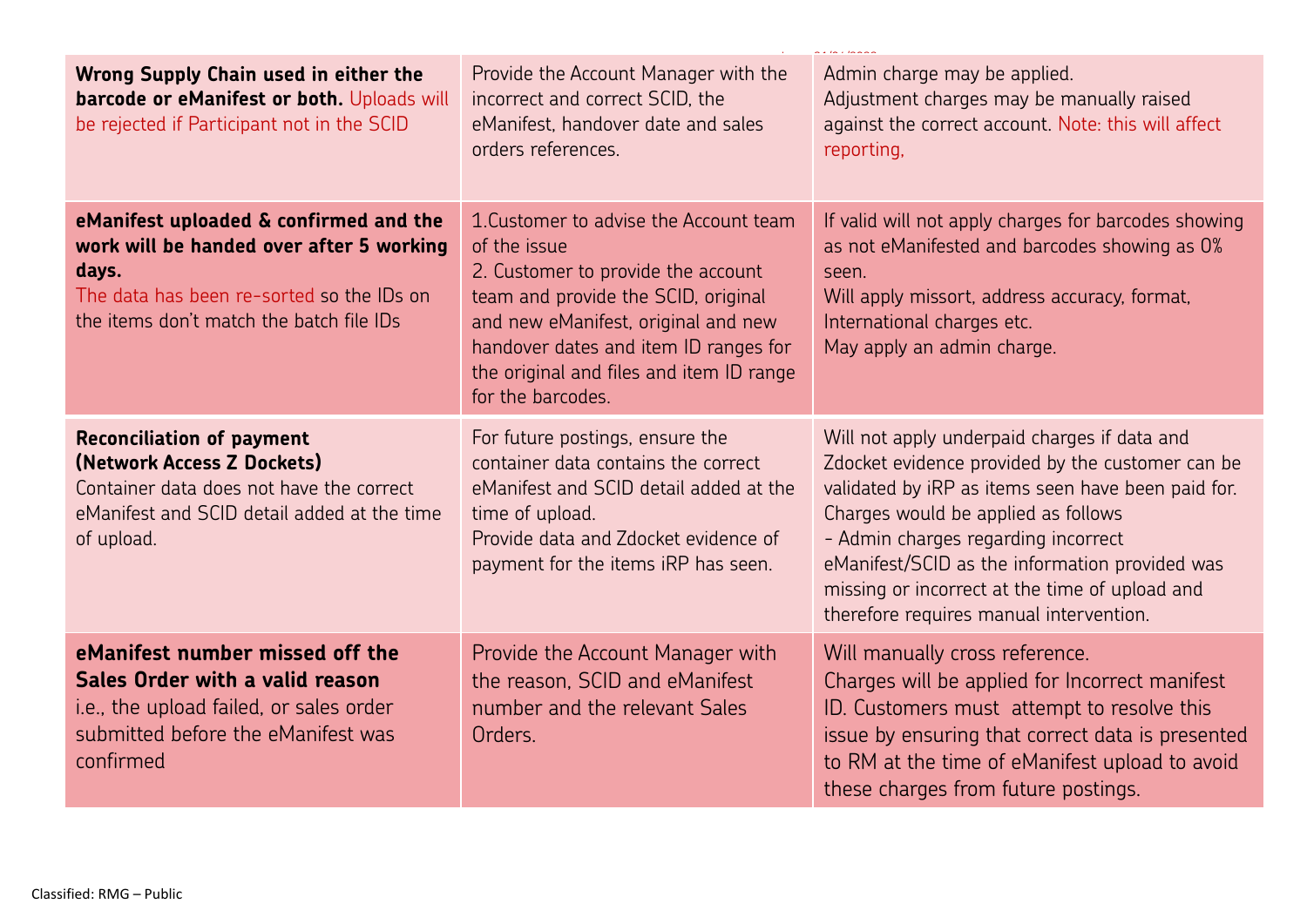### **9. How adjustment charges are raised. Item or eManifest level?**

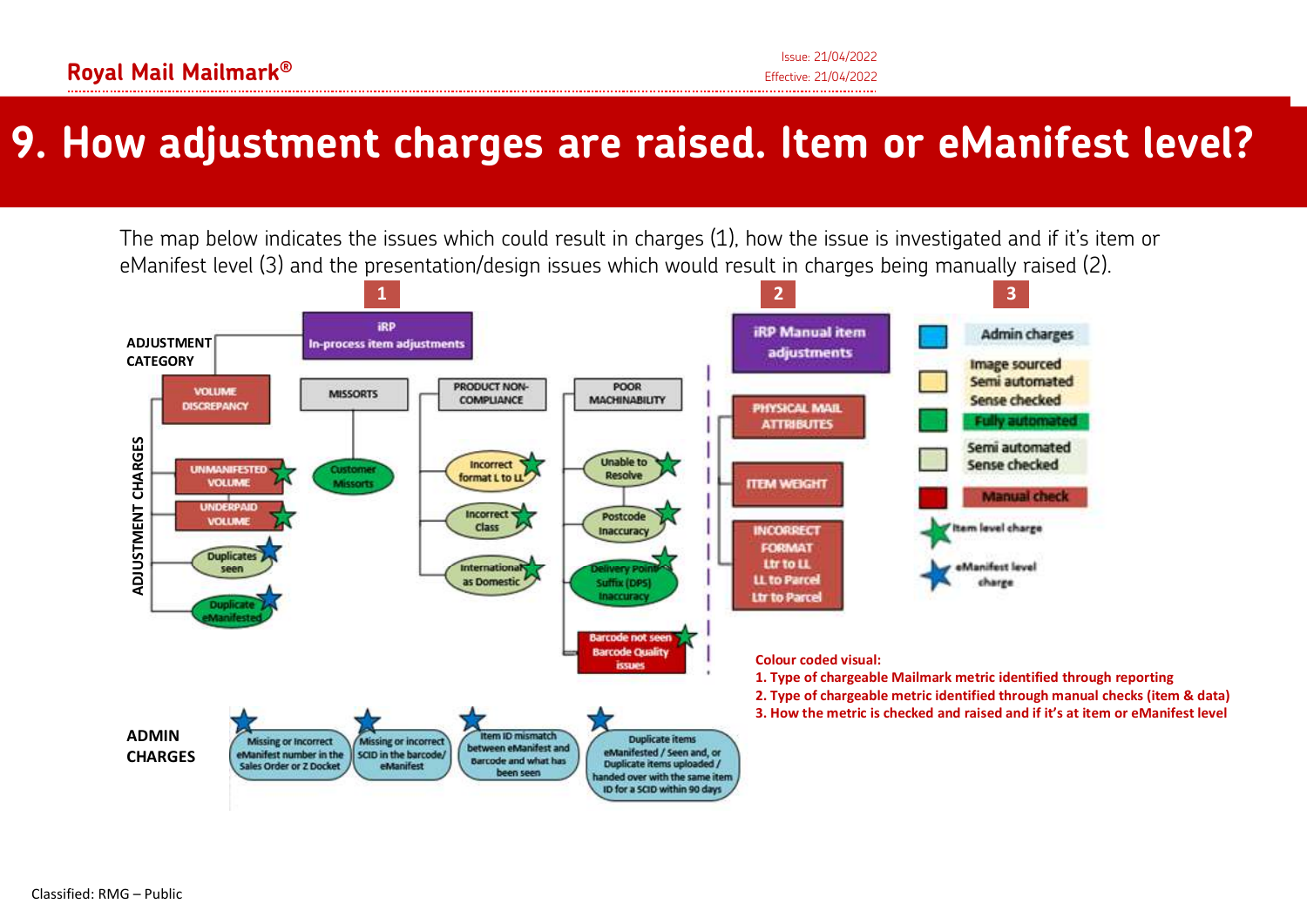### **10. How adjustment charges are raised**

| $Check$<br><b>SdK</b>    | <b>Adjustment</b><br>category | <b>Detail</b>                                       | <b>Emanifest or item level charging</b>                                                                                                                        |
|--------------------------|-------------------------------|-----------------------------------------------------|----------------------------------------------------------------------------------------------------------------------------------------------------------------|
|                          | <b>Physical attributes</b>    | Item weight<br>Incorrect format (L, LL, Parcel)     | Item level                                                                                                                                                     |
| <b>Check</b>             | Poor<br>machineability        | Barcode not seen / poor barcode                     | eManifest (format*) triggers item level<br>(format = letters and large letters are identified separately on individual eManifests)                             |
| <b>Manual</b>            | <b>Volume discrepancy</b>     | Underpaid unmanifested and/or<br>manifested volumes | eManifest (format*) triggers item level<br>format = letters and large letters are identified separately on individual eManifests                               |
|                          | Poor<br>machineability        | 1. Unable to resolve<br>2. Postcode inaccuracy      | This metric is covered by poor barcode read rates and<br>product noncompliance<br>2. Semi-automated & sense checked<br>eManifest (format*) triggers item level |
| Semi manual<br>Semi Auto | Product non-<br>compliance    | Incorrect class<br>International as domestic        | Semi-automated and sense checked<br>eManifest level (format*) charges                                                                                          |
|                          | <b>Volume discrepancy</b>     | Duplicates seen                                     | Semi-automated and sense checked<br>Item level charges for those not paid for<br>Admin charge                                                                  |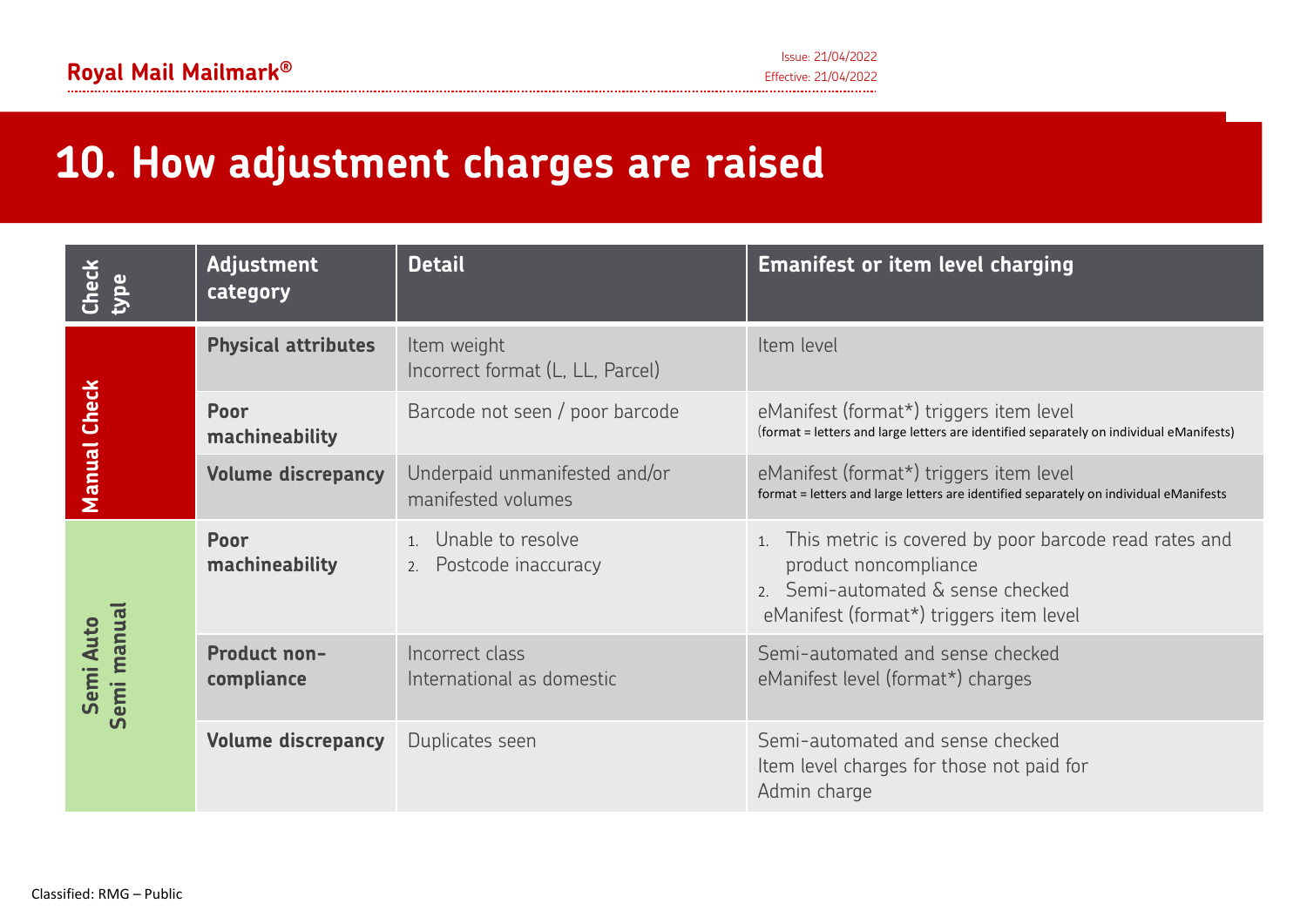### **Royal Mail Mailmark** Effective: 21/04/2022 **®**

| Check<br>type          | <b>Adjustment</b><br>category | <b>Detail</b>                                                          | Manual checks (iRP investigating & checking)<br>Semi-automated & checked<br><b>Fully automated</b> |
|------------------------|-------------------------------|------------------------------------------------------------------------|----------------------------------------------------------------------------------------------------|
|                        | <b>Poor machineability</b>    | Delivery Point Suffix Information                                      | Fully automated<br>eManifest (format*) triggers item level                                         |
| <b>Automated check</b> | Missorts (DSA)                | <b>Customer Missorts</b>                                               | Fully automated<br>Item level                                                                      |
|                        | <b>Volume</b>                 | Duplicate Manifested                                                   | Fully automated<br>eManifest                                                                       |
| Semi<br>manual         | Product non-<br>compliance    | Incorrect format L to LL                                               | Image required to validate<br>(semi-automated & manual check done)<br>Item level charging          |
| <b>Admin</b>           | <b>Admin charges</b>          | Missing eManifest no, SCID, data mismatch,<br>duplicate item ID's used | eManifest level charging                                                                           |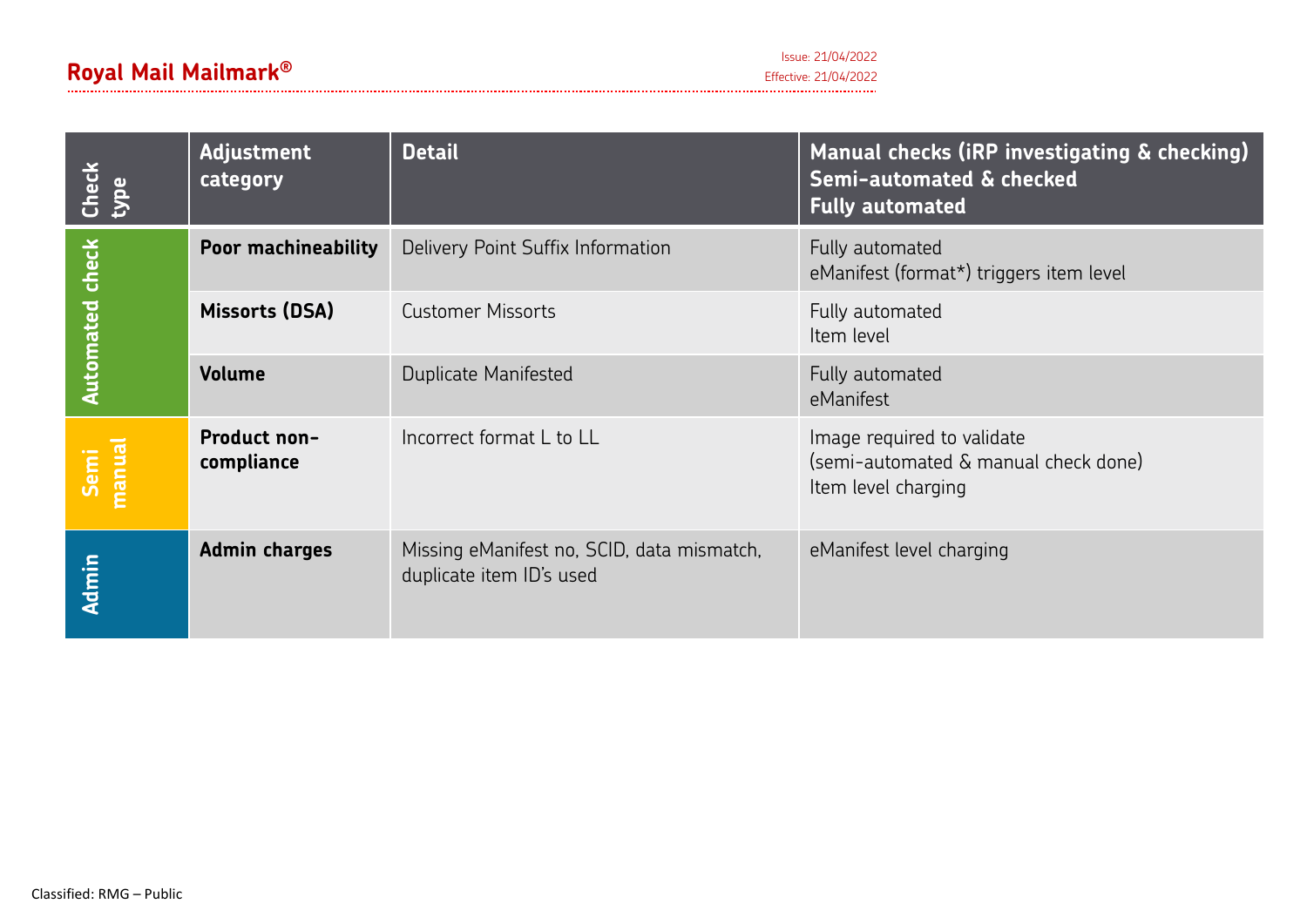# **11. How postings are investigated**

| <b>Adjustment category</b> |                            | <b>Detail</b>                                                                                                                                                                                                                                                                                                                                                               | Item level or eManifest level                                                                                                                                                                                                                                                                                                                                                                                                                                                                                                  |
|----------------------------|----------------------------|-----------------------------------------------------------------------------------------------------------------------------------------------------------------------------------------------------------------------------------------------------------------------------------------------------------------------------------------------------------------------------|--------------------------------------------------------------------------------------------------------------------------------------------------------------------------------------------------------------------------------------------------------------------------------------------------------------------------------------------------------------------------------------------------------------------------------------------------------------------------------------------------------------------------------|
|                            | <b>Physical attributes</b> | Item weight<br>Manual check done when mail is<br>received.                                                                                                                                                                                                                                                                                                                  | Applicable to Manifested and UnManifested items<br>the following charge will be applied:<br>$\checkmark$ Format change item charge (e.g., if letter becomes a<br>large letter<br>$\checkmark$ Weight change item charge (e.g., if declared as 250g<br>and item weighs 500g)                                                                                                                                                                                                                                                    |
| checks<br><b>Manual</b>    | <b>Physical attributes</b> | Incorrect format (L, LL, Parcel)<br>This can be manual or via the<br>machines which do provide item<br>dimensions.<br>If identified through the automation,<br>the customer will be asked for a<br>physical item and/or to confirm pack<br>dimensions.<br>Note: If polywrapped or naked or<br>unsealed letters are sent using<br>Mailmark they will be charged LL<br>format | Applicable to Manifested items<br>Items declared as Letters but are Large Letters<br>1. IRP Analysts review manifests where items are<br>declared as letters but seen in our network as large<br>letters.<br>some example charges are:<br>$\checkmark$ Items greater than maximum letter dimensions<br>$\checkmark$ Letters are polywrapped or open sides<br>$\checkmark$ Letters do not meet the tab seal specifications<br>$\checkmark$ Items do not fall within the minimum dimensions<br>permitted for machineable letters |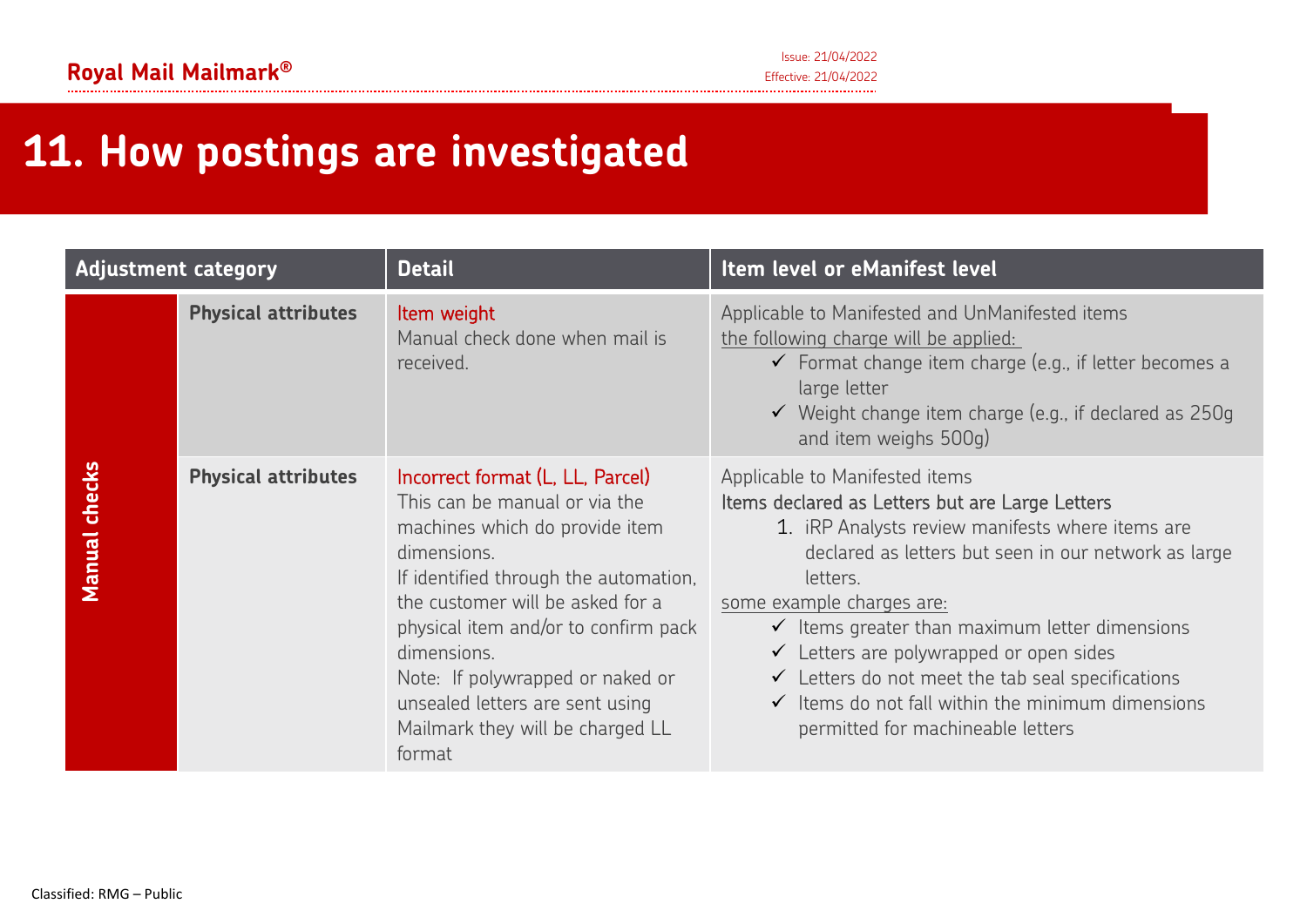### **Royal Mail Mailmark**Effective: 21/04/2022 **®**

| <b>Adjustment category</b>                        | <b>Detail</b>                                                                                                                                                                                                                                                                                                                                                                                                                                                                                                                                                                                                                                                                  | Item level or eManifest level                                                                                                                                                                                                                                                                                                                                                                                                                                                                                                                                                                                                                                                                                                                                                                                                                                                                                                                                                                                                                                                                        |
|---------------------------------------------------|--------------------------------------------------------------------------------------------------------------------------------------------------------------------------------------------------------------------------------------------------------------------------------------------------------------------------------------------------------------------------------------------------------------------------------------------------------------------------------------------------------------------------------------------------------------------------------------------------------------------------------------------------------------------------------|------------------------------------------------------------------------------------------------------------------------------------------------------------------------------------------------------------------------------------------------------------------------------------------------------------------------------------------------------------------------------------------------------------------------------------------------------------------------------------------------------------------------------------------------------------------------------------------------------------------------------------------------------------------------------------------------------------------------------------------------------------------------------------------------------------------------------------------------------------------------------------------------------------------------------------------------------------------------------------------------------------------------------------------------------------------------------------------------------|
| Poor<br>machineability<br>checks<br><b>Manual</b> | Barcode not seen / poor barcode<br>Read rate triggers an investigation.<br>We expect to see a minimum of 90%<br>of letters and large letters before we<br>take any action.<br>The 'expected to be seen' volume of<br>large letters, excludes those which<br>would be processed at a site with no<br>large letter automation. In reporting<br>these fall under the 'unexpected to<br>be seen' category.<br>iRP will ensure 'unexpected to be<br>seen' large letters are excluded prior<br>to establishing if the read rate is less<br>than 90%. They will review the Mail<br>Centre performance for all customer<br>mailings and obtain item images if<br>some items were seen. | Applicable to Manifested items<br>Total volume seen in network is less than 90%<br>1. iRP Analysts review manifests where read rate is<br>$&590\%$ .<br>No charge is applied if read rate is >90%)<br>2. Investigations are carried out by format, by<br>eManifest.<br>We exclude volumes due for mail centres that would<br>never expect to machine process these items.<br>We exclude volumes if there is a known mail centre issue<br>e.g., capacity constraints<br>3. iRP analysts investigate and apply charges where<br>investigations reveal that customer is at fault.<br>Note: 'Barcode not seen' charge is currently less than the OCR<br>price even though we may have had to process the items<br>manually. This may not be true of other charges.<br>some example charges are:<br>$\checkmark$ barcode is tapping out of window<br>$\checkmark$ barcode modulation fails (crisp black $\&$ white blocks)<br>$\checkmark$ items cannot be machine sorted<br>$\checkmark$ items sticking together<br>$\checkmark$ barcodes not meeting specification<br>$\checkmark$ no barcodes on Items |

Issue: 21/04/2022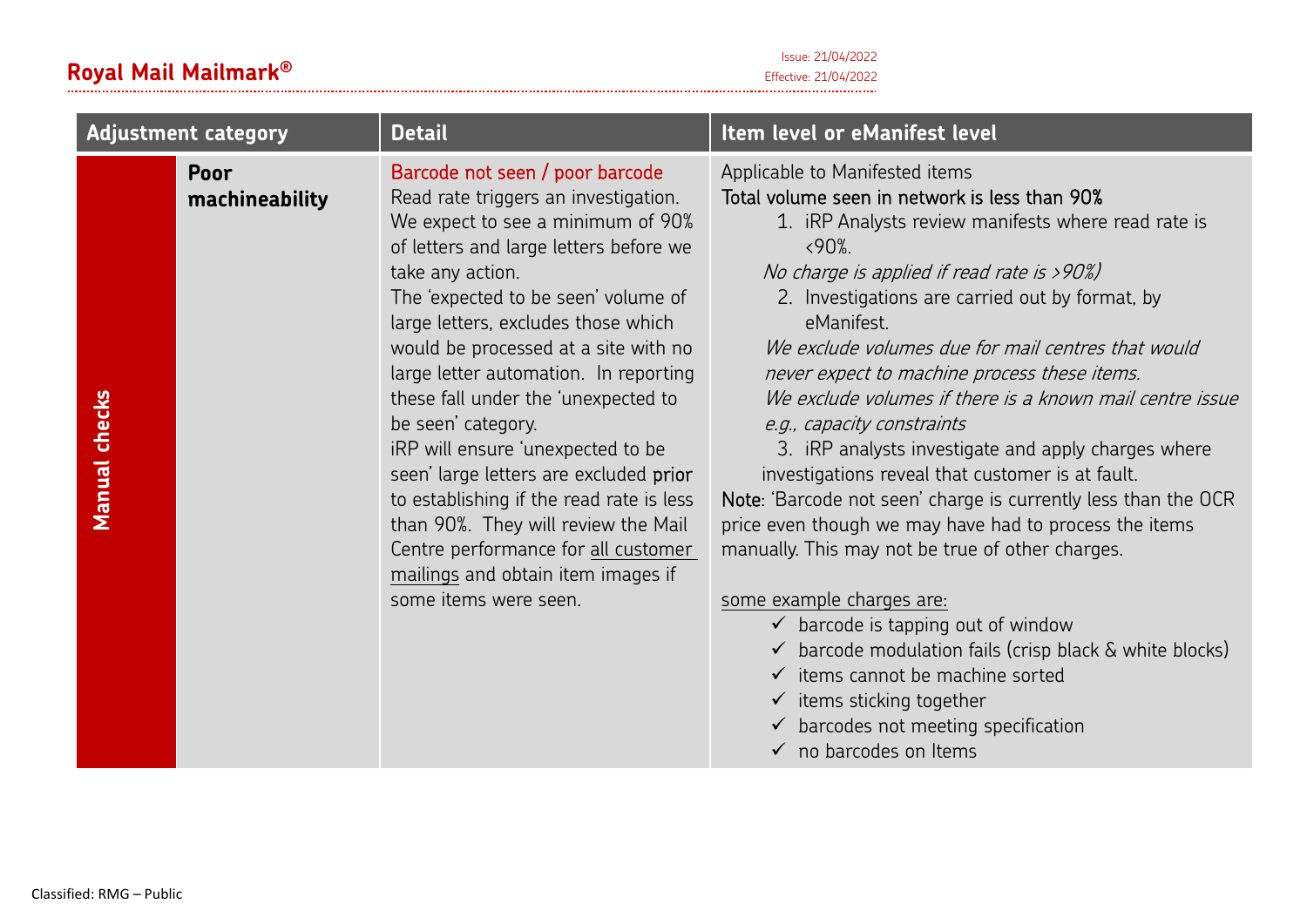Issue: 21/04/2022 Effective: 21/04/2022 **®**

| <b>Adjustment category</b>          |                            | <b>Detail</b>                                                                                                                                                                                                                                                                                                                                                                                                         | Item level or eManifest level                                                                                                                                                                                                                                                                                                                                                                                                                                                                                                                        |
|-------------------------------------|----------------------------|-----------------------------------------------------------------------------------------------------------------------------------------------------------------------------------------------------------------------------------------------------------------------------------------------------------------------------------------------------------------------------------------------------------------------|------------------------------------------------------------------------------------------------------------------------------------------------------------------------------------------------------------------------------------------------------------------------------------------------------------------------------------------------------------------------------------------------------------------------------------------------------------------------------------------------------------------------------------------------------|
| checks<br><b>Manual</b>             | Volume<br>discrepancy      | Underpaid unmanifested and/or<br>manifested volumes<br>This is when items have simply not<br>been paid for i.e., we have seen<br>more than the sales order, or the<br>sales order does not match the<br>eManifest total.<br>The customer only needs to provide<br>sales order details which match the<br>volumes handed over / eManifested<br>for. Or, if the work was not sent in,<br>written confirmation provided. | Applicable to Manifested and Unmanifested items<br>Volume seen is more than sales order / Zdocket<br>1. Triggered by what has been seen vs paid for<br>2. Prior to raising a charge, bill payer notified of<br>discrepancy and requested to identify/provide missing<br>sales order/Zdocket<br>3. If response received within 14 calendar days, iRP<br>Analysts review feedback and accept/reject evidence<br>and charge as appropriate<br>If no response received, adjustment applied.<br>Support with Billing Enquiries - see sections 17, 18, 19. |
|                                     | Poor<br>machineability     | Unable to resolve                                                                                                                                                                                                                                                                                                                                                                                                     | This metric is covered by poor barcode read rates and product<br>noncompliance                                                                                                                                                                                                                                                                                                                                                                                                                                                                       |
| emi Manual<br>Semi Auto<br><u>ທ</u> | Product non-<br>compliance | International as domestic<br>International items cannot be sent<br>using Mailmark, a charge per item<br>may be applied if any are seen.                                                                                                                                                                                                                                                                               | Applicable to Manifested and Unmanifested items<br>Items declared as domestic but have International address data<br>the following charge will be applied:<br>$\checkmark$ International items item charge                                                                                                                                                                                                                                                                                                                                           |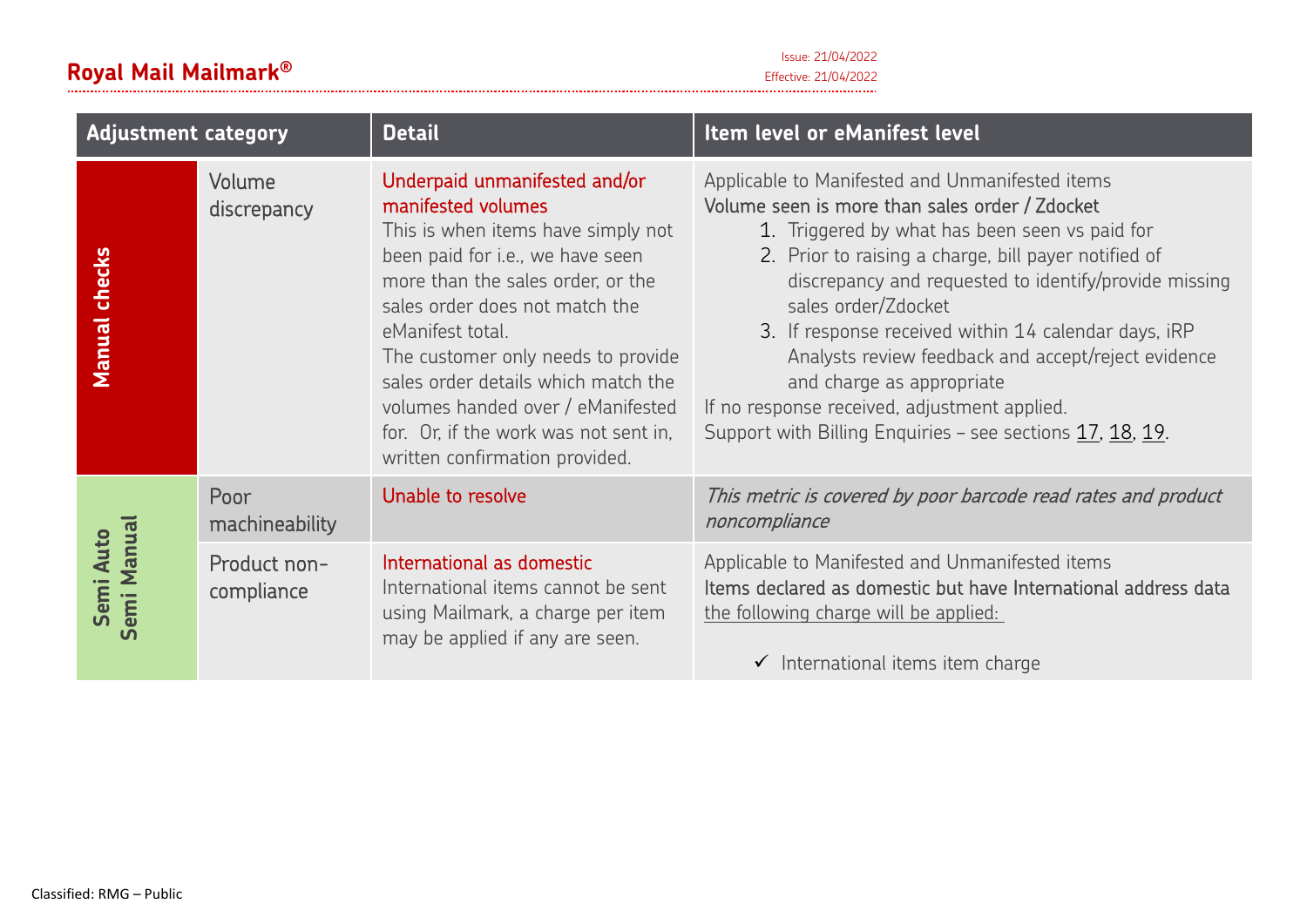| <b>Adjustment category</b> |                            | <b>Detail</b>                                                                                                                                                                                                                                                                                                                                                                                                                          | Item level or eManifest level                                                                                                                                                                                                                                                                                                                                                                                                                                                                                                                                                                                                                    |
|----------------------------|----------------------------|----------------------------------------------------------------------------------------------------------------------------------------------------------------------------------------------------------------------------------------------------------------------------------------------------------------------------------------------------------------------------------------------------------------------------------------|--------------------------------------------------------------------------------------------------------------------------------------------------------------------------------------------------------------------------------------------------------------------------------------------------------------------------------------------------------------------------------------------------------------------------------------------------------------------------------------------------------------------------------------------------------------------------------------------------------------------------------------------------|
| Semi Manual<br>Semi Auto   | Product non-<br>compliance | <b>Address and/or DPS Accuracy</b><br>If 11% items are incorrect then only<br>1% items may receive an adjustment<br>charge. The remaining 10% will not<br>have charges applied due to<br>tolerance permitted.<br>A customer will never be charged<br>for both metrics. If 80% of the<br>mailing has inaccurate DPS and 70%<br>of the mailing has inaccurate PAF<br>addressing, only a 10% charge for<br>DPS inaccuracy will be raised. | Applicable to Manifested and Unmanifested items<br>Required standard is 90%.<br>If declared Postcode in the Barcode / eManifest is invalid and<br>does not match the PAF postcode on the automation<br>1. IRP Analysts review eManifests where Machinability<br>non-compliance volume is more than 10%.<br>If Machineability non-compliance is 10% or less, no charge is<br>applied.<br>the following charges will be applied:<br>$\checkmark$ Firstly, items which have an Incorrect DPS<br>$\checkmark$ Secondly items which have an incorrect Postcode /<br><b>Address</b><br><b>Please note</b> a Default DPS is not classed as PAF matched. |
|                            | Product non-<br>compliance | Incorrect class<br>An item has a 1 <sup>st</sup> class indicia but<br>has been paid for as a 2 <sup>nd</sup> class<br>service.<br>Or, where a customer has declared<br>an item as lower class, but the<br>automation has identified the<br>correct class.                                                                                                                                                                              | Applicable to Manifested and UnManifested items<br>the following charge will be applied:<br>$\checkmark$ Class change and item charge<br>Note: Access customers who post postcards on the Economy<br>service will be charged at the Standard Access service rates for<br>postcards                                                                                                                                                                                                                                                                                                                                                               |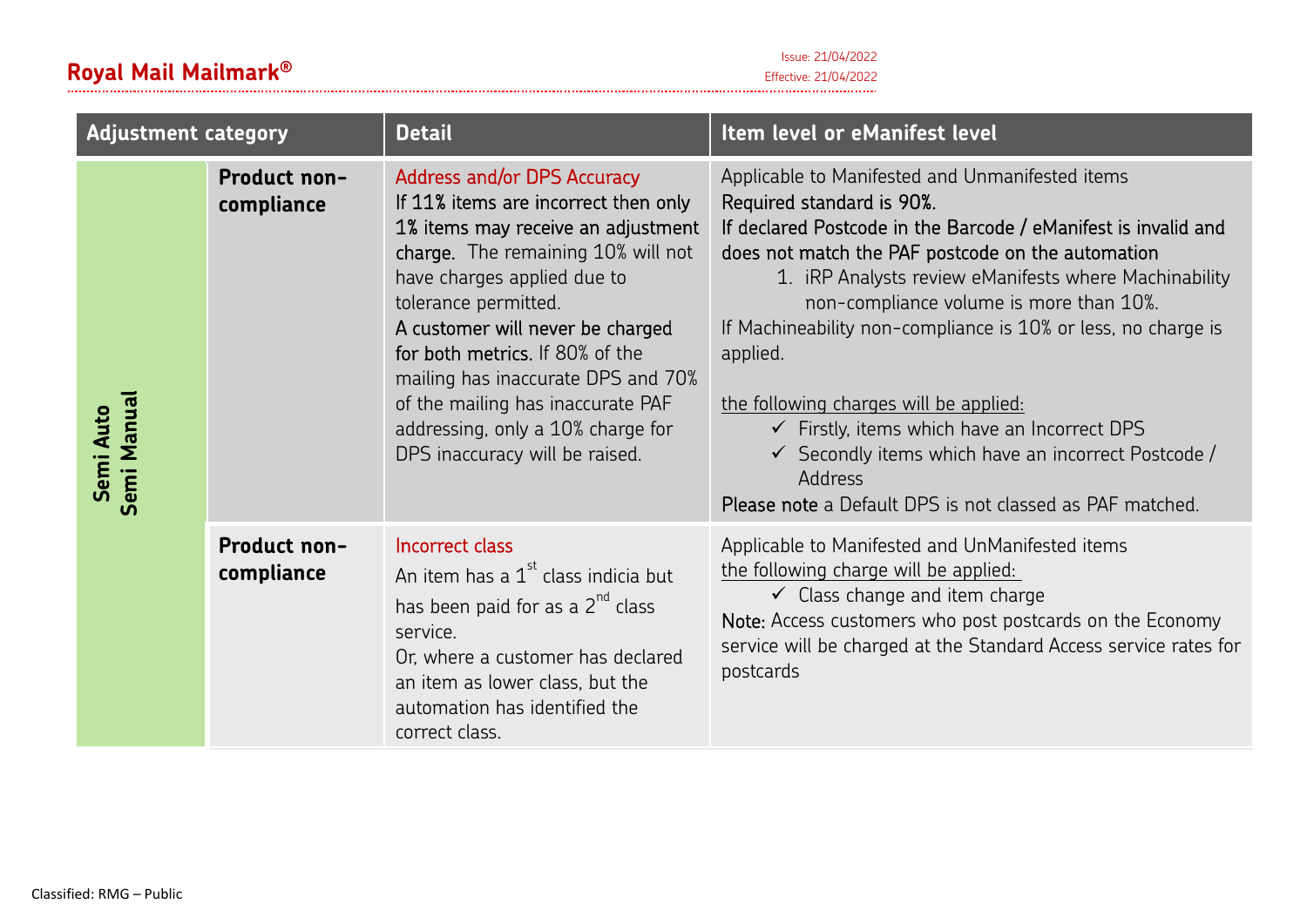Issue: 21/04/2022

### **Royal Mail Mailmark**Effective: 21/04/2022 **®**

| <b>Adjustment category</b>                               |                | <b>Detail</b>                                                                                                                                                                                                                                                                                                                            | Item level or eManifest level                                                                                                                                                                                                                                                                                                                                                                                                                                                                                                                               |
|----------------------------------------------------------|----------------|------------------------------------------------------------------------------------------------------------------------------------------------------------------------------------------------------------------------------------------------------------------------------------------------------------------------------------------|-------------------------------------------------------------------------------------------------------------------------------------------------------------------------------------------------------------------------------------------------------------------------------------------------------------------------------------------------------------------------------------------------------------------------------------------------------------------------------------------------------------------------------------------------------------|
| <b>Volume</b><br>discrepancy<br>Semi Manual<br>Semi Auto |                | Duplicate items ID's<br>This is where a customer has used<br>the same 'unique' item ID on a<br>different item for a Supply Chain.<br>Item ID's having to be unique to<br>allow reporting data to be collated<br>for customers and Royal Mail. In<br>addition, the uniqueness is needed<br>for Royal Mail to measure item<br>performance. | Applicable to Manifested items<br>Where appropriate, will check 'tag codes' applied to item to<br>confirm they are duplicate items.<br>Same unique item ID has been used on more than one<br>mailpiece & seen by the automation (within 90 calendar days)<br>1. iRP Analysts review eManifests where the same<br>item ID has been seen more than once.<br>Following charges will be applied:<br>← 'Duplicate Seen' admin fee charge<br>$(E29.45$ per posting)<br>$\checkmark$ Underpaid items charge<br>(if items are found to be not paid in our network.) |
| <b>Automated check</b>                                   | Missorts (DSA) | <b>Customer Missorts</b><br>Mail is first seen at the incorrect<br>Mail Centre. Details are provided<br>within the reports to show where<br>the item was due and where it was<br>first seen.<br>Missorted by mail producers - one<br>or two items in the wrong tray<br>Whole trays sent to wrong location<br>- misrouting                | Applicable to Manifested and UnManifested items<br>Following charge will be applied:<br>$\checkmark$ Missort charge by item by format                                                                                                                                                                                                                                                                                                                                                                                                                       |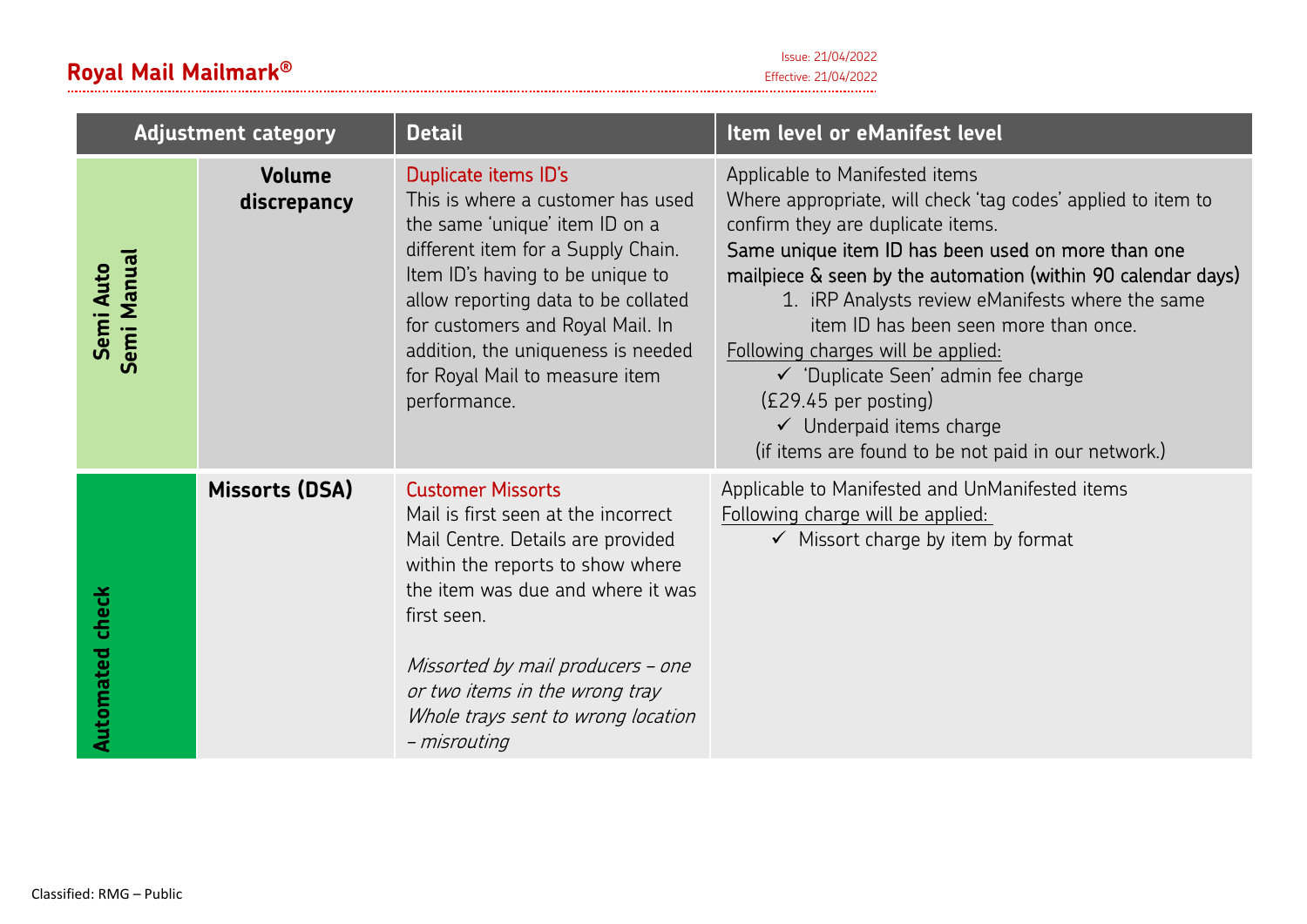| <b>Adjustment category</b> |                                                                                           | <b>Detail</b>                                                                                                                                                                                                                                                                                                                                                                                                                                                                                                                                      | Item level or eManifest level                                                                                                                                                                                                                                                                                                                                                                                                                                                                                                                                                                                                                                                                                                                                         |
|----------------------------|-------------------------------------------------------------------------------------------|----------------------------------------------------------------------------------------------------------------------------------------------------------------------------------------------------------------------------------------------------------------------------------------------------------------------------------------------------------------------------------------------------------------------------------------------------------------------------------------------------------------------------------------------------|-----------------------------------------------------------------------------------------------------------------------------------------------------------------------------------------------------------------------------------------------------------------------------------------------------------------------------------------------------------------------------------------------------------------------------------------------------------------------------------------------------------------------------------------------------------------------------------------------------------------------------------------------------------------------------------------------------------------------------------------------------------------------|
| <b>Automated check</b>     | Poor<br>machineability<br>Umbrella term for<br>address quality<br>and/ or DPS<br>accuracy | <b>Delivery Point Suffix inaccuracy</b><br>There is a 10% tolerance for DPS<br>accuracy to PAF. Postings are only<br>investigated if the reports indicate that<br>a standard of 90% or higher has not<br>been met. A customer is permitted to<br>use the Default DPS of 9Z or space<br>characters if the accurate DPS is not<br>known. A Default DPS is not<br>considered to be a PAF matched DPS.<br>A customer will not receive a postcode<br>inaccuracy charge and a DPS charge if<br>both are poor. The lower charge will<br>be applied first. | Applicable to Manifested and Unmanifested items<br>Declared Postcode in the Barcode / eManifest is invalid and<br>does not match the PAF postcode on the automation<br>1. iRP Analysts review eManifests where Machinability<br>non-compliance volume is more than 10%.<br>If the Machineability non-compliance is 10% or less, no charge<br>is applied<br>the following charges will be applied:<br>$\checkmark$ Firstly, items which have an Incorrect DPS<br>$\checkmark$ Secondly items which have an incorrect Postcode /<br>$\checkmark$ Address<br>A customer will never be charged for both metrics. If 80% of<br>the mailing has inaccurate DPS and 70% of the mailing has<br>inaccurate PAF addressing, only a charge for DPS inaccuracy<br>will be raised. |
|                            | Volume                                                                                    | <b>Duplicate Manifested</b><br>This is where a customer has used the<br>same 'unique' item ID on a different<br>item for a Supply Chain. Item ID's<br>having to be unique to allow reporting<br>data to be collated for customers and<br>for Royal Mail to measure item<br>performance.                                                                                                                                                                                                                                                            | Applicable to Manifested items<br>Same unique item ID has been used on items seen by the<br>automation (within 90 calendar days)<br>the following charge will be applied:<br>← Duplicate Manifested admin fee charge<br>$(E29.45$ per posting in 2022)                                                                                                                                                                                                                                                                                                                                                                                                                                                                                                                |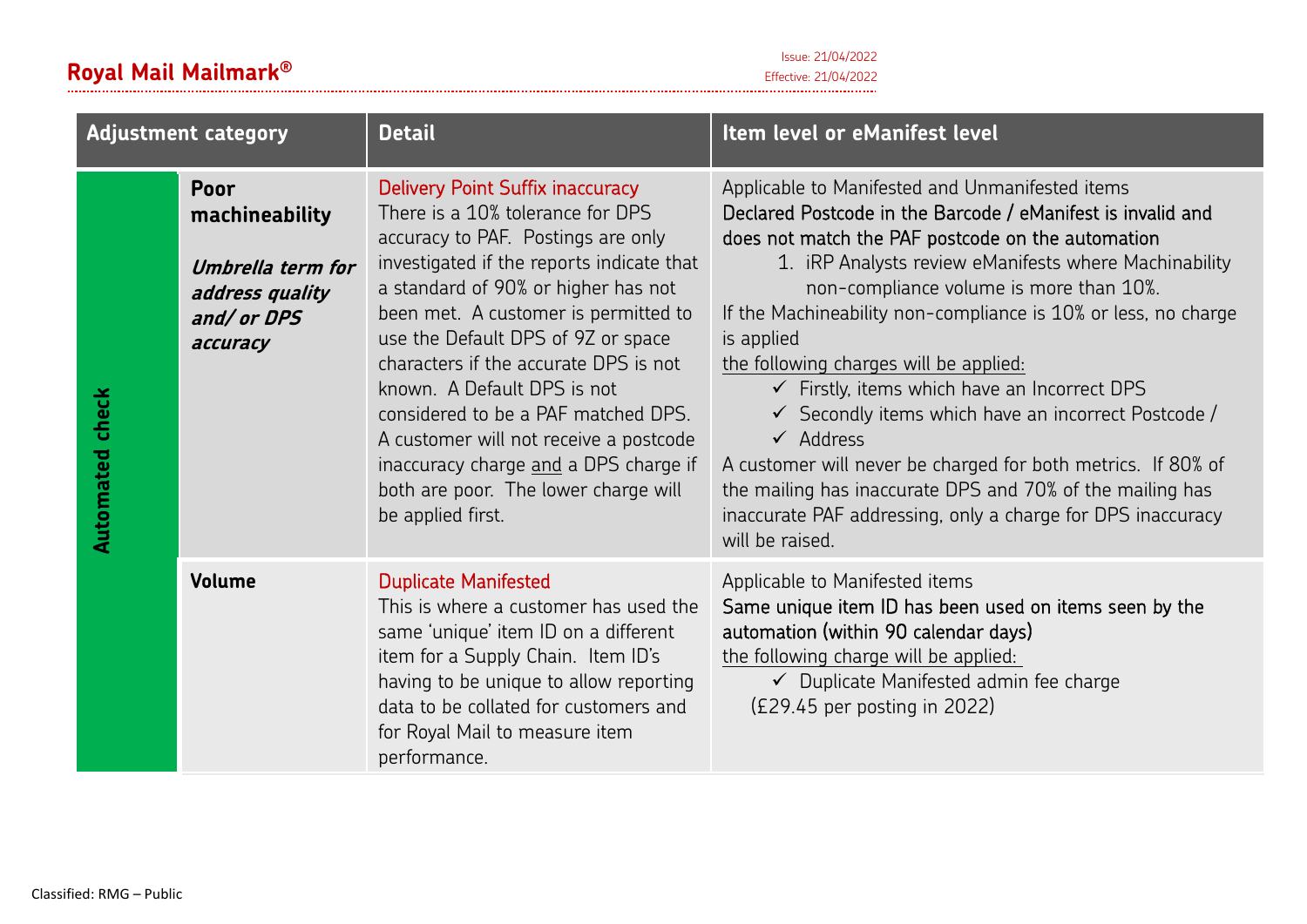| <b>Adjustment category</b>  |                            |              | <b>Detail</b>                                                                                                                                                                                                                                                                                                                                                                                                                                                                                                                                                                                                                                                                                                                                                                                                                | Item level or eManifest level                                                                                                                                                                                                 |                                                                                                                                                                                                                                                                                                                                                                                                                                                                                                                                                                                                                                                                                                                                                                                                |
|-----------------------------|----------------------------|--------------|------------------------------------------------------------------------------------------------------------------------------------------------------------------------------------------------------------------------------------------------------------------------------------------------------------------------------------------------------------------------------------------------------------------------------------------------------------------------------------------------------------------------------------------------------------------------------------------------------------------------------------------------------------------------------------------------------------------------------------------------------------------------------------------------------------------------------|-------------------------------------------------------------------------------------------------------------------------------------------------------------------------------------------------------------------------------|------------------------------------------------------------------------------------------------------------------------------------------------------------------------------------------------------------------------------------------------------------------------------------------------------------------------------------------------------------------------------------------------------------------------------------------------------------------------------------------------------------------------------------------------------------------------------------------------------------------------------------------------------------------------------------------------------------------------------------------------------------------------------------------------|
| <b>Semi Manual</b><br>check | Product non-<br>compliance |              | Incorrect format L to LL<br>The items are not the correct<br>dimensions or design for the format<br>paid for.                                                                                                                                                                                                                                                                                                                                                                                                                                                                                                                                                                                                                                                                                                                | Applicable to Manifested and UnManifested items<br>the following charge will be applied:<br>$\checkmark$ Format change item charge<br>Where Letters are poly wrapped or unwrapped (not sealed) will<br>be charged at LL rate. |                                                                                                                                                                                                                                                                                                                                                                                                                                                                                                                                                                                                                                                                                                                                                                                                |
| <b>Admin</b>                | <b>Admin</b><br>charges    | issues. e.g. | Invalid declarations <i>i.e.</i><br>Missing eManifest no, SCID incorrect, data mismatch<br>iRP will always work with customers if they are made<br>aware, through DSACC or the Account teams, in advance, of<br>a. an eManifest was uploaded in error too early and<br>the mail will not be seen in the 5-working day<br>window. Handover date, SCID and eManifest info<br>provided. iRP may ask they upload the batch(es)<br>again & provide the new eManifest number.<br>b. an eManifest number was not added because of<br>software issues. Provide the Zdocket / sales order<br>no & the eManifest no and justified cause. iRP will<br>review.<br>c. eManifest does not match item IDs on live mail<br>because file was resorted. Provide iRP with the<br>eManifest ID, the number range, the SCID and<br>handover date. |                                                                                                                                                                                                                               | Applicable for Manifested and UnManifested items<br>Instances where charges will be applied:<br>$\checkmark$ Incorrect and/or missing eManifest ID -<br>eManifest ID in the Zdocket/sales order<br>does not match with the eManifest<br>uploaded onto EMHS<br>$\checkmark$ Invalid and/or missing Supply Chain ID -<br>Supply Chain in the barcode/Zdocket/sales<br>order is not valid or customer has used<br>another customers SCID.<br>$\checkmark$ Seen as UnManifested - total volume of<br>items seen in our network without a valid<br>manifest is greater than 500 but less than<br>6k.<br>$\checkmark$ Duplicate manifested/seen – the same<br>item ID is being reused in the same<br>eManifest or the same item ID was used<br>in an eManifest submitted within 90<br>calendar days. |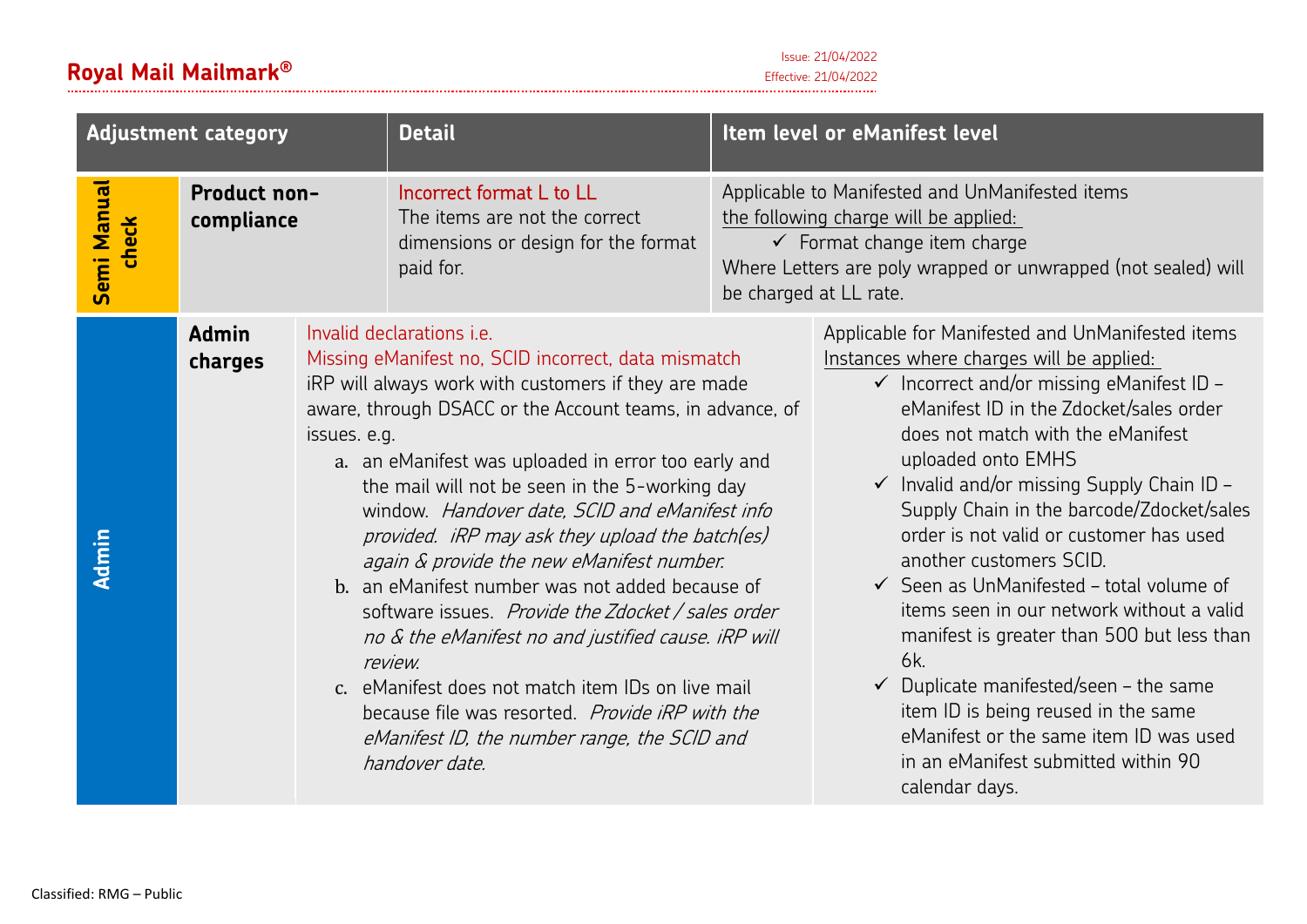### Common issues, and solutions, for barcode not read **12. How customers can identify and investigate common issues**

- **1. UnManifested Mail (Section 13)**
- **2. Reasons for Barcode Not Seen and print issues (Section 14)**
- **3. Common issues, and solutions, for barcode not read (Section 15)**

### **Immediate actions you can take to resolve issues**

Contact at earliest opportunity when you identify a potential problem: e.g.

- i.The timing of an eManifest upload and handover will result in unmanifested volume.
- ii.An eManifest number is missing from the sales order (ad hoc only).
- iii.Production issues that will result in incorrect barcode, barcode not read or delayed hand over.
- iv. The end customer has asked for a mailing not to be handed over but the eManifest has been confirmed.
- v. An incorrect SCID has been used.
- Wholesale Contract holders contact your Account Directors.
- Retail customers contact the Mailmark team at mailmark@royalmail.com or your Account Manager.
- •Mail producers can contact the Mailmark team at mailmark@royalmail.com.
- If the Mail Producer, as a Participant in a Wholesale Supply Chain, is raising directly with Royal Mail please advise your Wholesale contract holder that you are querying charges or ask the Wholesale contract holder to pick up this query on your behalf.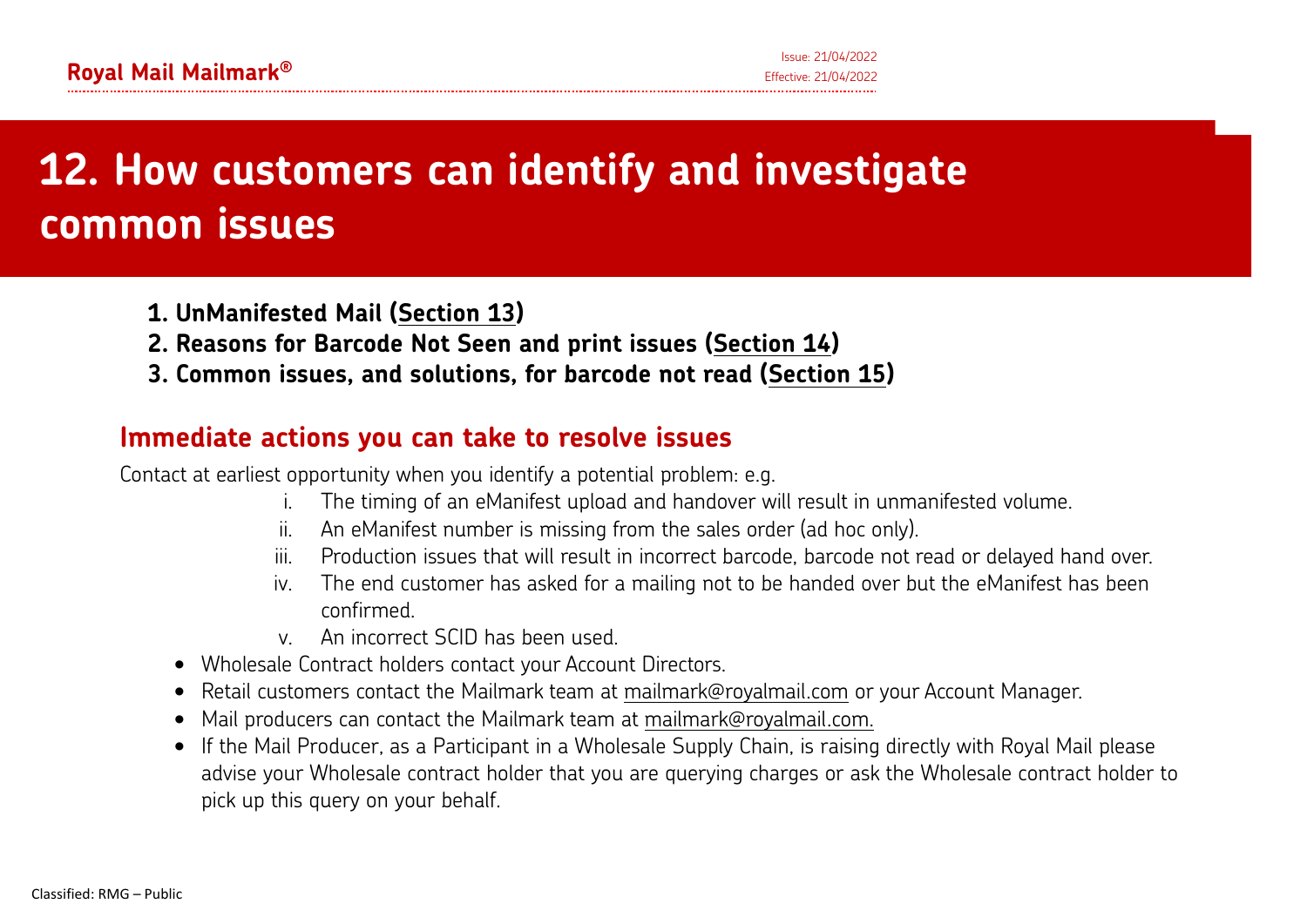# **13. When is a posting considered to be unManifested?**

An eManifest remains open for 5 working days, including the handover date, which is enough time for  $1^{\text{st}}$ ,  $2^{\text{nd}}$  and Economy mail to be seen.

It only requires one machine pass / sort for Royal Mail to start the reconciliation process of matching the item number in the barcode to the same detail in an uploaded and confirmed eManifest.

 A Mailmark mail item is unmanifested if it is tracked in RM's automation but no corresponding item can be seen against an open eManifest.

iRP checks against sales orders / Zdockets to see if the unManifested volume (not been able to be ticked against an eManifest) has been declared. iRP also looks a working day or two either side of the date the mail was first seen on the unManifested item's SCID.

Unpaid unmanifested items will be charged at Mailmark Business Mail tariff.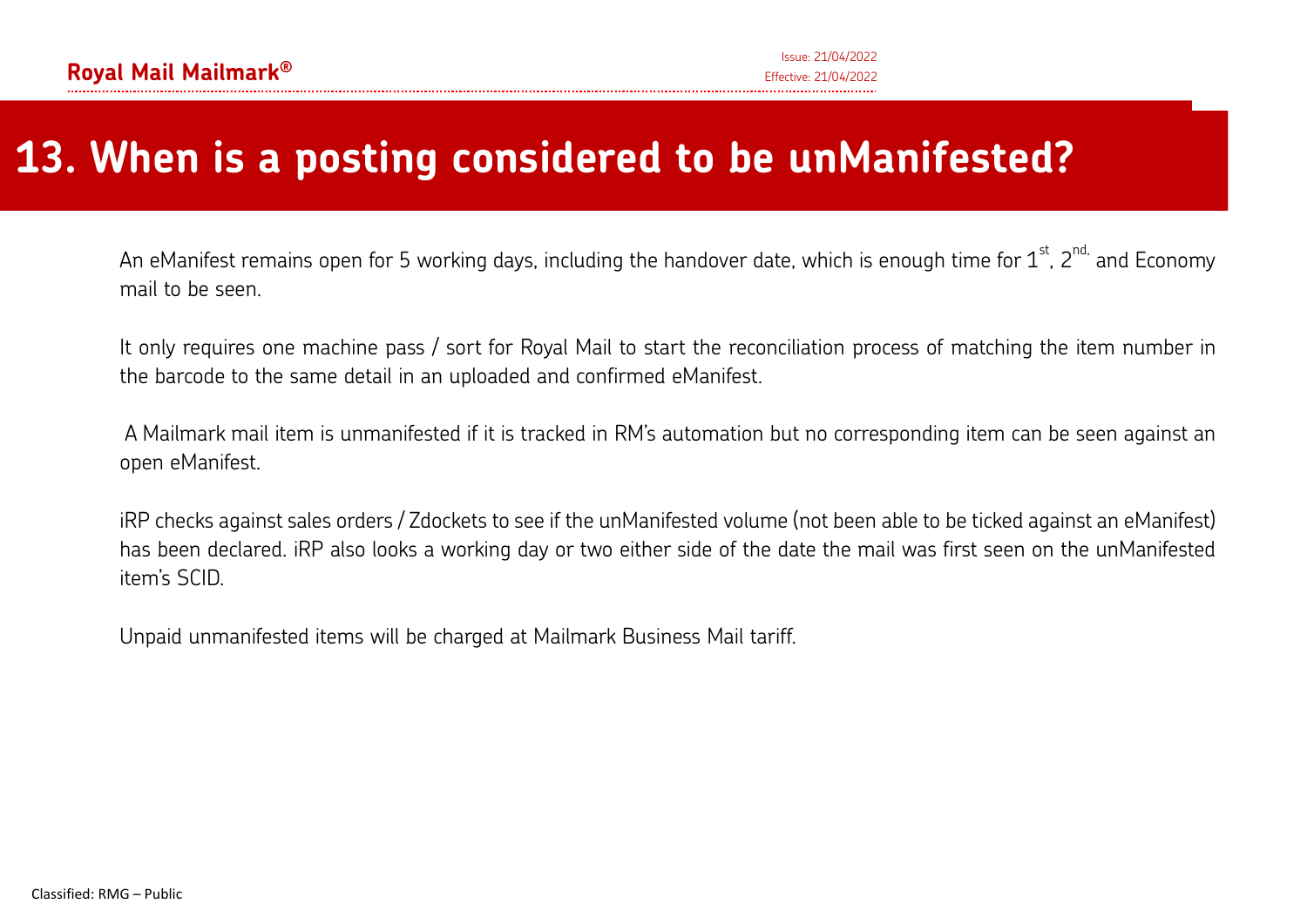| <b>Potential reason for UnManifested mail</b>                                                                                                                                                                 | <b>Solution</b>                                                                                                                                               |
|---------------------------------------------------------------------------------------------------------------------------------------------------------------------------------------------------------------|---------------------------------------------------------------------------------------------------------------------------------------------------------------|
| Customer did not create an eManifest                                                                                                                                                                          | An eManifest could be created the following working day or data<br>added to the next working day's upload for the SCID in question                            |
| Incomplete eManifest:<br>Not all items were uploaded or, eManifest closed before upload complete                                                                                                              | Items to be uploaded to the next working days' eManifest<br>Can be checked by looking at active 'potential unManifested' report                               |
| Empty eManifest; created but not populated with volume details                                                                                                                                                | Add items / file to the next working day's eManifest for that SCID                                                                                            |
| Customer believed an eManifest has been created, batches uploaded and<br>confirmed but no action taken if system error messages received e.g.,<br>carrier not recognised, incorrect product for SCID type etc | Advise Mailmark team of error message,<br>Contact software supplier if applicable<br>Upload data retrospectively but within the 5 working days of<br>handover |
| SCID printed on items do not match the SCID declared on the eManifest                                                                                                                                         | Advise iRP through account team of the incorrect eManifest info<br>and upload a correct file                                                                  |
| Incorrect barcode: duplicate barcode applied to items or items were printed<br>with barcode, but customer decided not to send them as Mailmark                                                                | Advise iRP through account team if the mail is not being mailed as<br>Mailmark & provide sales order & product information                                    |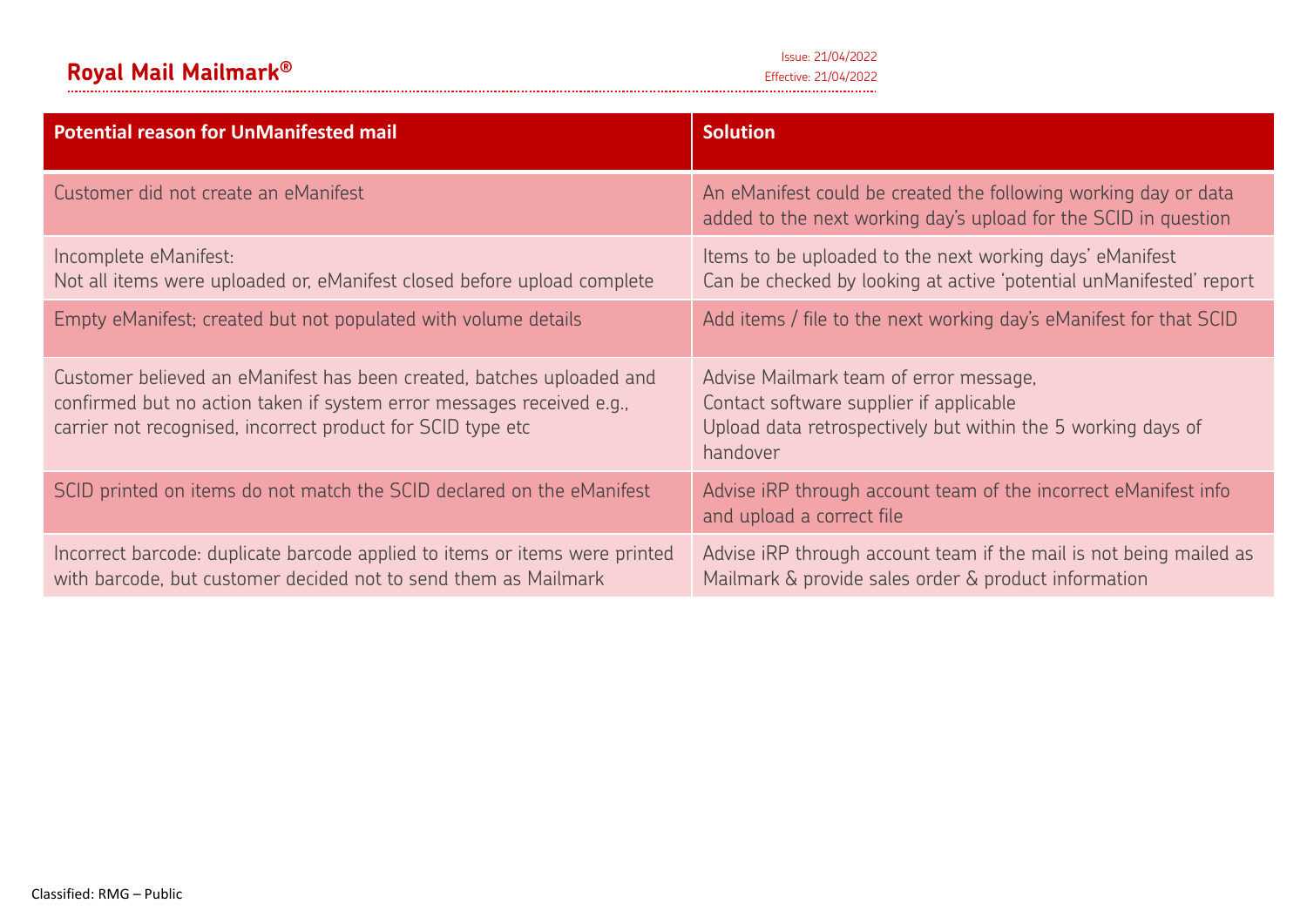# **14. Reasons for** '**barcode not seen**' **or barcode print issues**

### Note: Multiple Royal Mail Mailmark barcodes could result in adjustment charges

Barcode precedence. If the eManifest does not match the service and barcode used, the reports will show these as 'barcode not seen'

- i.'Account Barcode Unsorted' takes precedence over for normal Mailmark (sorted or unsorted)
- ii.A short 'consolidator' 4state barcode takes precedence over any normal Mailmark code
- iii.

# iii. A 4-state Mailmark barcode takes precedence over a 2D Mailmark barcode<br>Ensure the right envelope and Indicia have been used and the detail in the uploaded eManifest matches the barcode

|   |                           | <b>EManifest not uploaded;</b>                                                                |
|---|---------------------------|-----------------------------------------------------------------------------------------------|
|   | 0% read rate              | Mail presented when the eManifest has closed;                                                 |
|   |                           | Batch upload information or data incorrect;                                                   |
|   |                           | SCID and/or unique item IDs do not correlate because data has been resorted;                  |
|   |                           | Incorrect SCID;                                                                               |
|   |                           | Item IDs having a space instead of a number.                                                  |
|   |                           | Poor barcode quality (modules/bars);                                                          |
|   |                           | Incorrect size of modules. If you are using the minimum size of 0.5mm, consider increasing to |
| 2 | <b>High Average Error</b> | 0.7mm which is the maximum size;                                                              |
|   | Correction (AEC)          | Barcode location could impact the reading;                                                    |
|   |                           | Barcode and/or delivery address located beneath double poly film;                             |
|   |                           | Poly film too hazy or cloudy.                                                                 |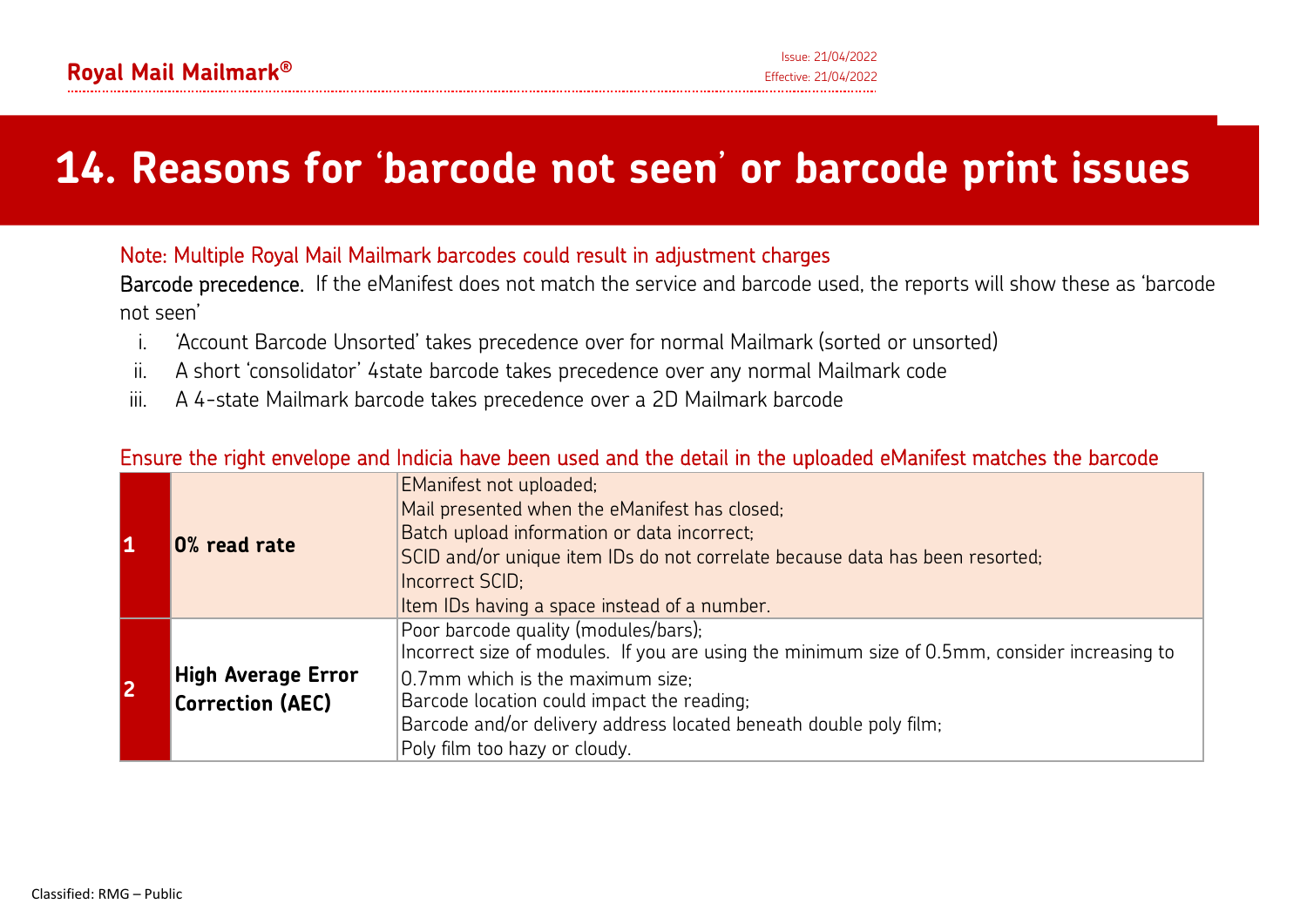| 3<br><b>Clear zones infringed</b> |                                                                                                                                                                                                                                                                                                                                                                                         | Barcode falling outside the window;<br>Barcode touching the window edge;<br>Barcode falling into a required clear area (not permitted within 40mm of the top, 15mm of the<br>bottom, right or left edges);<br>Barcode and/or delivery address do not have the required clear area around;<br>The background to the barcode does not provide enough contrast for the barcode to be read<br>clearly. This could be because of the background colour, print or graphics showing behind some<br>or all of the barcode. |
|-----------------------------------|-----------------------------------------------------------------------------------------------------------------------------------------------------------------------------------------------------------------------------------------------------------------------------------------------------------------------------------------------------------------------------------------|--------------------------------------------------------------------------------------------------------------------------------------------------------------------------------------------------------------------------------------------------------------------------------------------------------------------------------------------------------------------------------------------------------------------------------------------------------------------------------------------------------------------|
| 4                                 | This is linked to High Average Error Correct (AEC) and could be down to the print method used or<br>the substrate (paper/poly) which the barcode is printed on;<br><b>Barcode quality</b><br>Barcode not crisp and clear;<br>Elements of the barcode missing or printed incorrectly.<br>An option to consider if you have printer or paper constraints is the 4-state Mailmark barcode. |                                                                                                                                                                                                                                                                                                                                                                                                                                                                                                                    |
| 5                                 | <b>Barcode and delivery</b><br>address location                                                                                                                                                                                                                                                                                                                                         | Barcode and delivery address falling into a required clear area (not permitted within 40mm of<br>the top, 15mm of the bottom, right or left edges). This could either be because of print location<br>on a carrier sheet or the excess poly not being taken into account for movement of the insert.                                                                                                                                                                                                               |
| 6                                 | <b>Format incorrect</b>                                                                                                                                                                                                                                                                                                                                                                 | Items manually sorted because the full dimensions (including insert and outer) exceed the<br>maximum size permitted (245mm x 345mm x 10mm) for Mailmark. These dimensions are<br>mandatory to facilitate tray sortation by our large letter machines.                                                                                                                                                                                                                                                              |
| 7                                 | Ink quality                                                                                                                                                                                                                                                                                                                                                                             | Ensure the ink is waterproof.                                                                                                                                                                                                                                                                                                                                                                                                                                                                                      |
| 8                                 | Paper quality                                                                                                                                                                                                                                                                                                                                                                           | Paper used does not allow the printed ink for the barcode image to set correctly. Consider using                                                                                                                                                                                                                                                                                                                                                                                                                   |
|                                   |                                                                                                                                                                                                                                                                                                                                                                                         | larger modules sizes (max 0.7mm) or change to the 4-state Mailmark barcode.                                                                                                                                                                                                                                                                                                                                                                                                                                        |
|                                   |                                                                                                                                                                                                                                                                                                                                                                                         | Ink jet printing is not always suitable for 2D barcodes because of the precision required to create                                                                                                                                                                                                                                                                                                                                                                                                                |
| 9                                 | <b>Print Quality</b>                                                                                                                                                                                                                                                                                                                                                                    | the modules (black squares). It is recommended that if print quality cannot be sustained or is                                                                                                                                                                                                                                                                                                                                                                                                                     |
|                                   |                                                                                                                                                                                                                                                                                                                                                                                         | poor then 4-state Mailmark barcodes are used.                                                                                                                                                                                                                                                                                                                                                                                                                                                                      |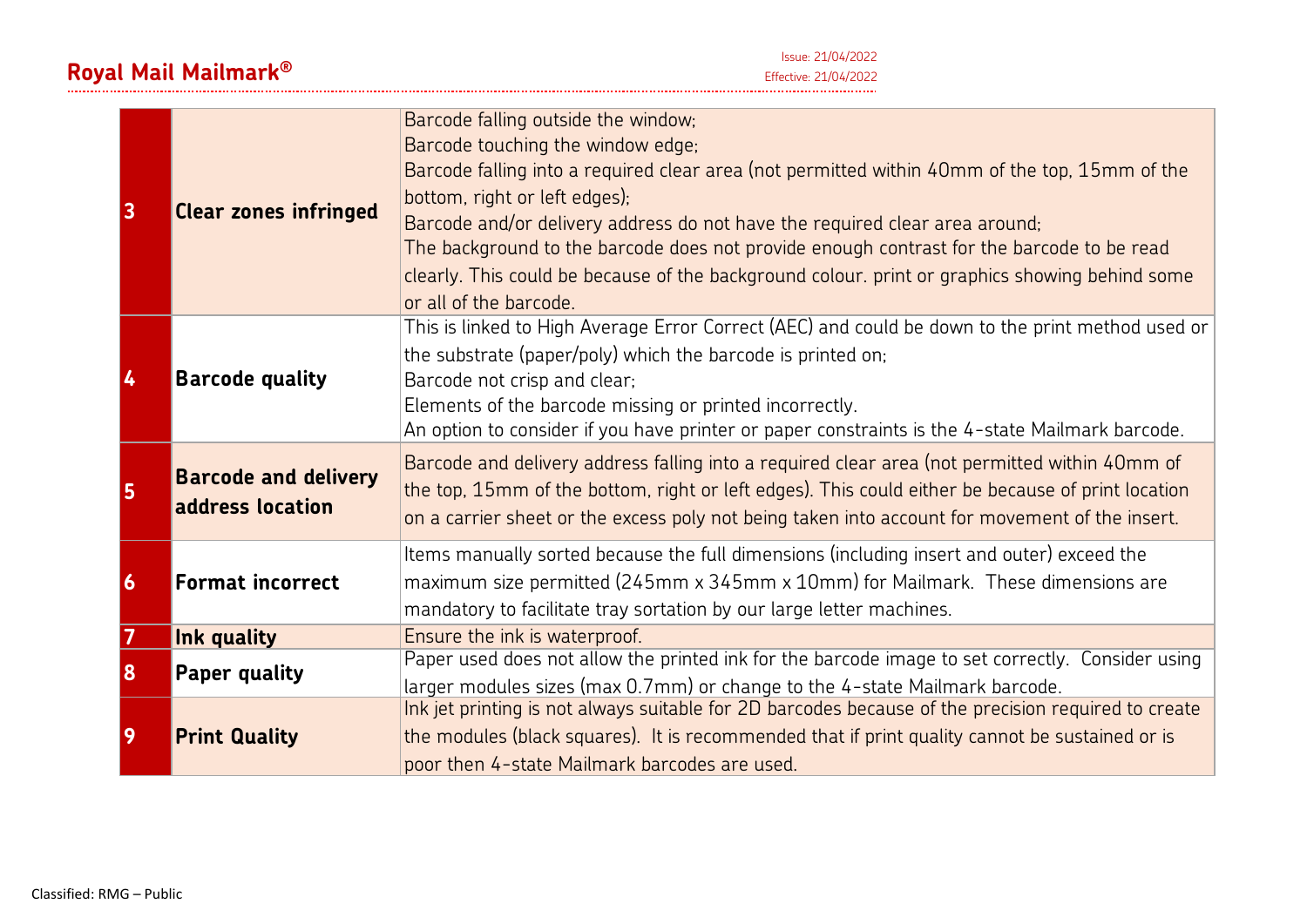# **15. Common issues, and solutions, for barcode not read**

| <b>ISSUE</b>                                                | <b>Example reasons</b>                                                                                                                                                                                                                                                            | <b>Customer Actions</b>                                                                                                                                                                     |  |
|-------------------------------------------------------------|-----------------------------------------------------------------------------------------------------------------------------------------------------------------------------------------------------------------------------------------------------------------------------------|---------------------------------------------------------------------------------------------------------------------------------------------------------------------------------------------|--|
| 0% read rate                                                | eManifests uploaded out of date<br>Incorrect SCID - barcodes don't match                                                                                                                                                                                                          | Review upload and data processes<br>Printer maintenance                                                                                                                                     |  |
| <b>High Average Error</b><br><b>Correction %</b><br>(AEC %) | Barcode not quite right.<br>Royal Mail reads barcodes by deconstruction and re-<br>constructing barcodes and determining the content using<br>algorithms. If there is a high AEC %, Royal Mail has had<br>to apply additional logic to ascertain what the modules or<br>bars are. | Pack design change<br>QA tests for design and barcode quality<br>Ink supplies checked / changed<br>Unfamiliar with Mailmark specifications<br>Paper type can result in poor barcode quality |  |
| <b>Clear zones infringed</b>                                | Barcode not visible, in code mark area, out of window                                                                                                                                                                                                                             | Review pack design.<br>PDF can be emailed to<br>mailmarkqa@royalmail.com                                                                                                                    |  |
| <b>Barcode quality</b>                                      | Modules not crisp and clear                                                                                                                                                                                                                                                       | Consideration to change to 4-state<br>Increasing module size can sometimes help<br>(0.5mm, to 0.7mm permitted)                                                                              |  |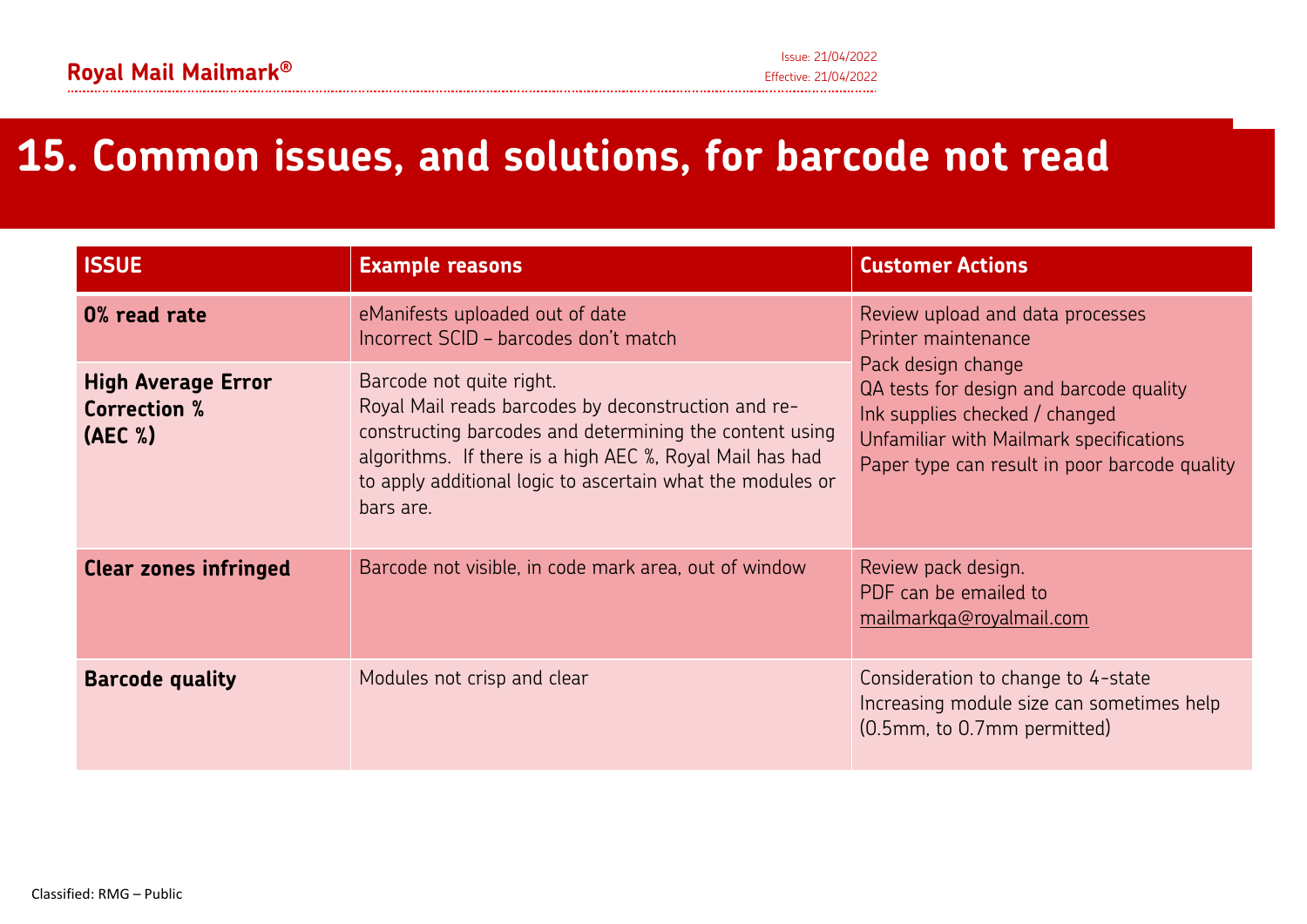| <b>ISSUE</b>                                                   | <b>Example reasons</b>                                                                              | <b>Customer Actions</b>                                                  |
|----------------------------------------------------------------|-----------------------------------------------------------------------------------------------------|--------------------------------------------------------------------------|
| <b>Barcode / Delivery</b><br><b>Address incorrect location</b> | under the seal/double film or in the indicia clear zone                                             | Review pack design.<br>PDF can be emailed to<br>mailmarkqa@royalmail.com |
| <b>Account number incorrect</b><br>on SCMS                     | Incorrect SCID set up request for Bill Payer<br>Incorrect Account number provided                   | Advise Account team who will raise to<br>mailmark@royalmail.com          |
| <b>Format incorrect</b>                                        | Letters presented as poly wrapped or unsealed (naked).<br>Large Letters exceed 245mm x 345mm x 10mm | Charges will be applied accordingly.                                     |
| Missing numbers from the<br>unique item ID                     | Data issue                                                                                          |                                                                          |
| <b>Inconclusive</b>                                            | None – no action required                                                                           | Excluded from any adjustment charges                                     |
| <b>RM Processing</b>                                           | None – no action required                                                                           | Excluded from any adjustment charges                                     |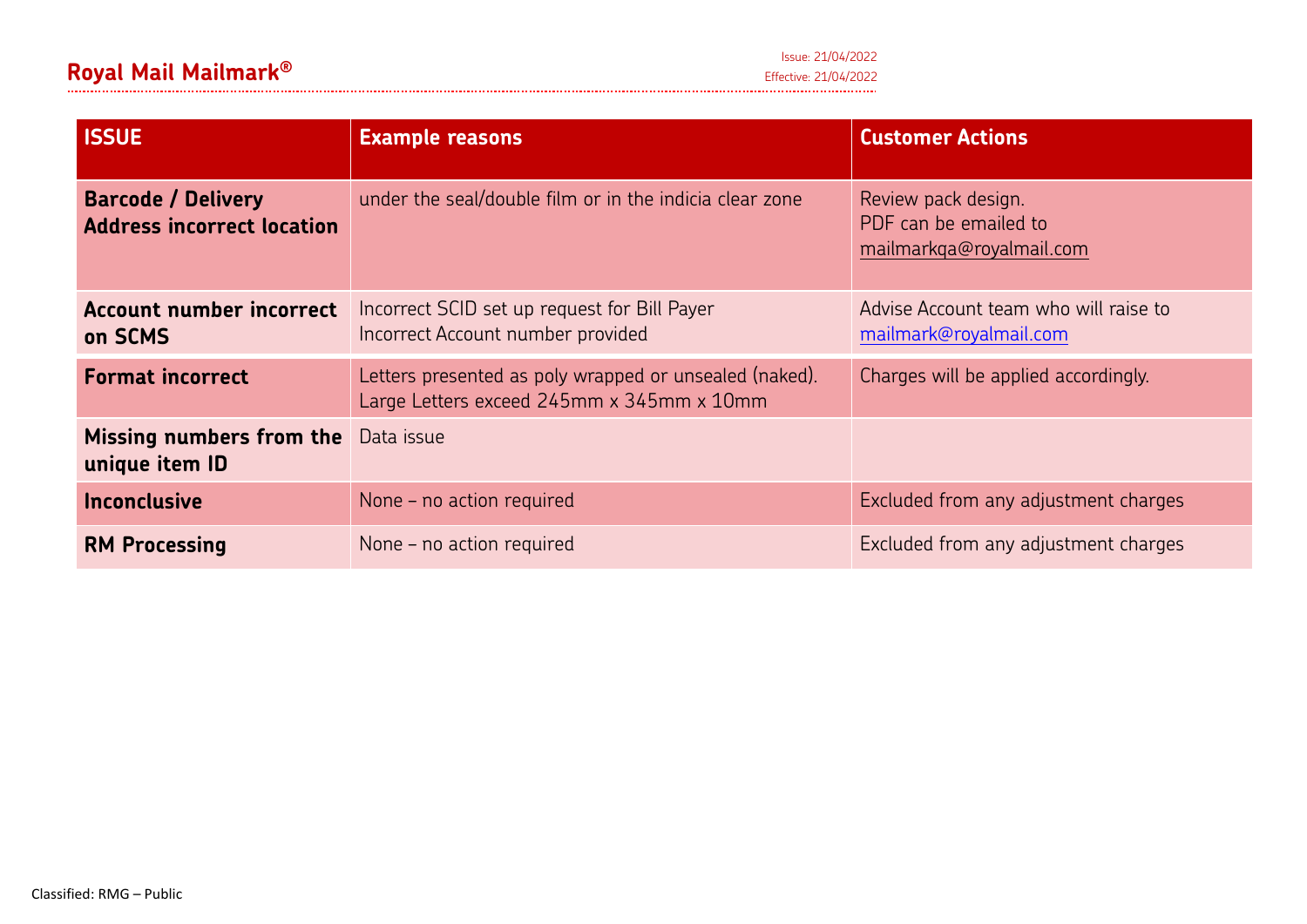### **16. How to identify issues using your Mailmark reports**

| <b>PDF Reports (at Supply Chain level)</b> | <b>MDD (at Supply Chain and item level)</b> |  |
|--------------------------------------------|---------------------------------------------|--|
| <b>Potential Unmanifested</b>              | <b>Potential Unmanifested</b>               |  |
| Volume unseen (handover/ barcode issues)   | Volume unseen (handover/ barcode issues)    |  |
| <b>Missorts</b>                            | <b>Missorts</b>                             |  |
| Incorrect class and format                 | Incorrect class and format                  |  |
| Address quality and DPS (Machineability)   | Address quality and DPS (Machineability)    |  |
| No Advertising Mail seed                   | No Advertising Mail seed                    |  |
|                                            | Average error correction percentage         |  |
|                                            | International items                         |  |
|                                            | <b>Predicted Delivery</b>                   |  |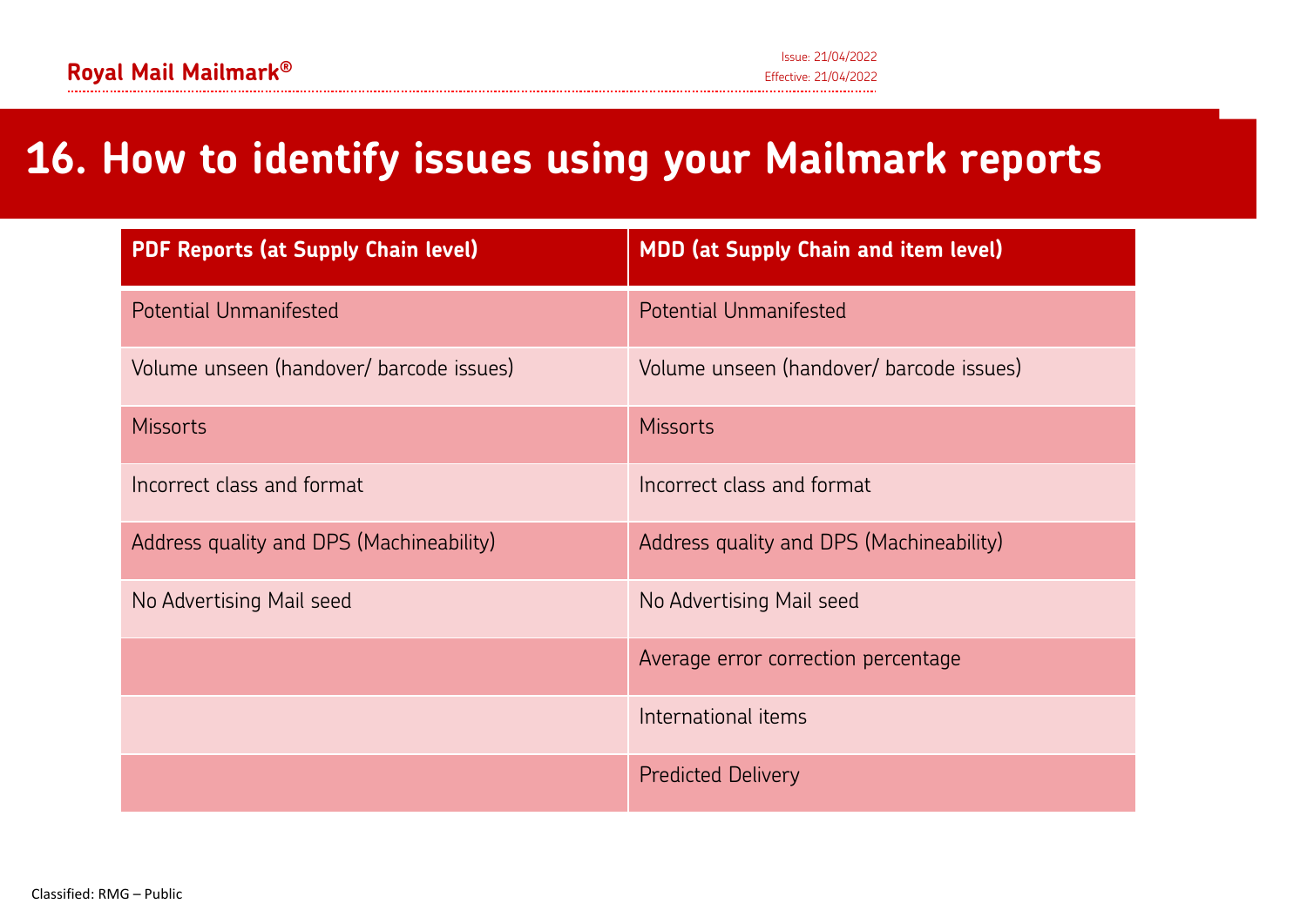# **17. Supporting customers wishing to submit a claim after billing has taken place**

- $\boldsymbol{1}.$  These must go through the Account team and / or Mailmark who will liaise with iRP.
- 2. Most issues can be resolved & a solution provided if the customer advises us of issues straight away e.g.
	- eManifest uploaded & confirmed but the work will be late / not handed over
	- eManifest number missed off the Sales Order with a valid reason
	- Wrong Supply Chain used
	- Data re-sorted in error so the eManifest batch file won't match the barcode data
- 3. Where practical and possible, upon request only, we will endeavour to provide an item image for some charges e.g., poor barcode print quality.
- 4. If iRP ask for a seed item or a visual from the customer, this is the customer's opportunity to have a charge waiver considered. A re-print is not acceptable, it must be an item from the posting in question.
	- -If a PDF – it must be the actual size, jpegs are not suitable.
	- - Any seed items requested (pdf actual size of scanned item) should be sent to mailmarkqa@royalmail.com with the case reference, and the QA Team will scan the barcode and, if requested, provide visual feedback.

\*From 16 June 2022, we are introducing the following policy change to enable claims to be concluded promptly and efficiently:

- •Claims under £5,000 in value must be submitted within 90 calendar days from the date of invoice being received: and
- •Claims over £5,000 in value must be submitted within 6 months from the date of invoice being received.

**NOTE**: While we will support customers, to ensure we treat all customers fairly we do reserve the right to apply published charges if a customer does not work with us to resolve issues in an agreed timeframe or if they repeatedly make the same errors. This is managed through the Royal Mail Account Manager and iRP.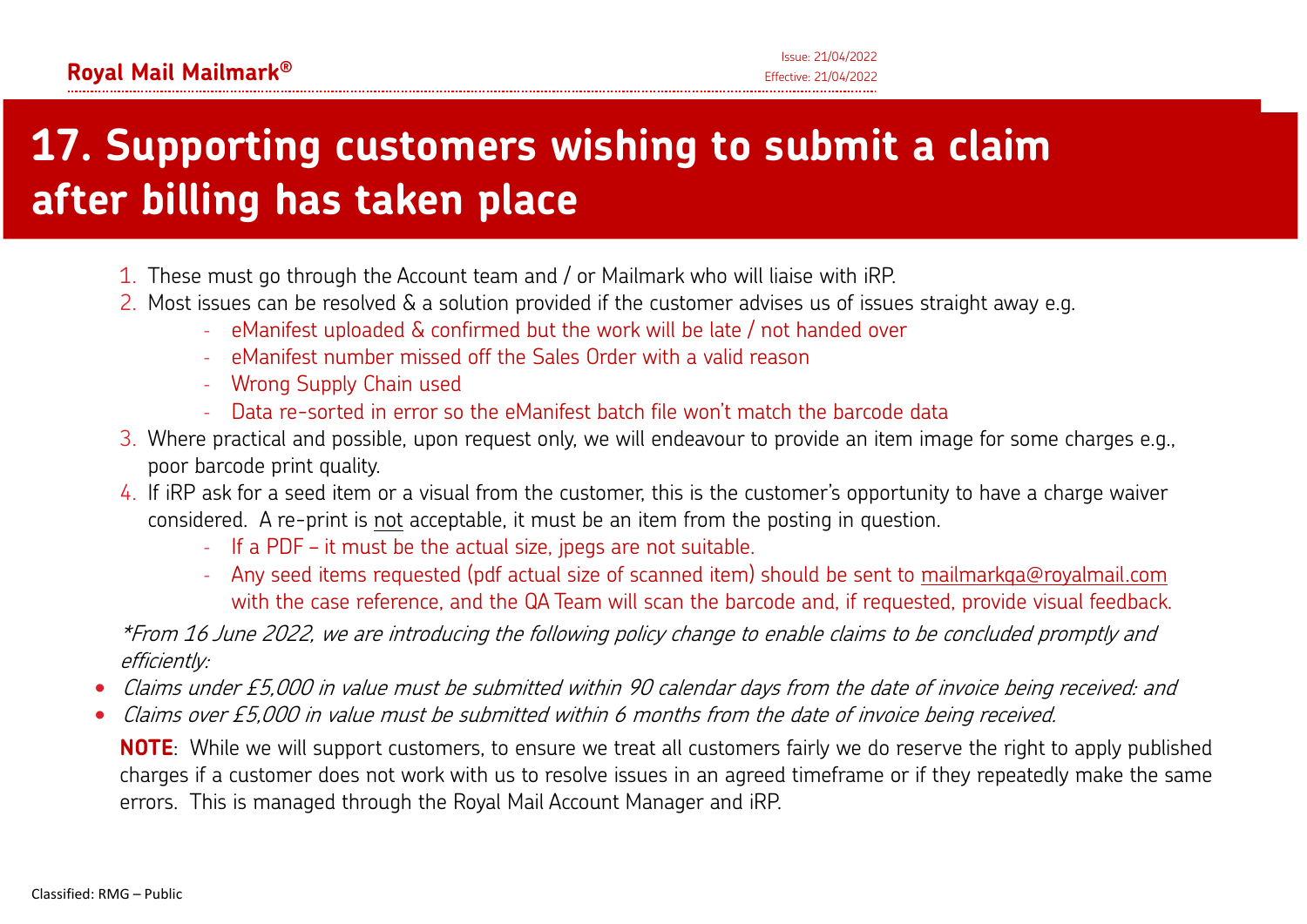# **18. Examples of information required for a Billing Enquiry**

These must go through the Account team and / or the Mailmark team before being sent to iRP

If customers wish to query any posting; the eManifest number, handover date, UCID, SCID, payment evidence if applicable and case reference are required. If dispensation is requested, then the cause and solution to resolve must be provided.

Evidence required from the participant in the Supply Chain e.g.

UnManifested: evidence of eManifest no and the Item ID's uploaded (available from the original upload file & must match the unManifested list on reports)

Barcode quality: actual seed or returned item from the posting with a QA pass

Format: actual item if dimensions and weight are being queried

Account Barcode Unsorted: confirmation/evidence that the contents are not Fulfilment goods. If they are, the claim will not be considered. Physical proof may be required.<br>Please note: We reserve the right not to investigate if there is not sufficient evidence to support the claim or if the charge

cannot be disputed.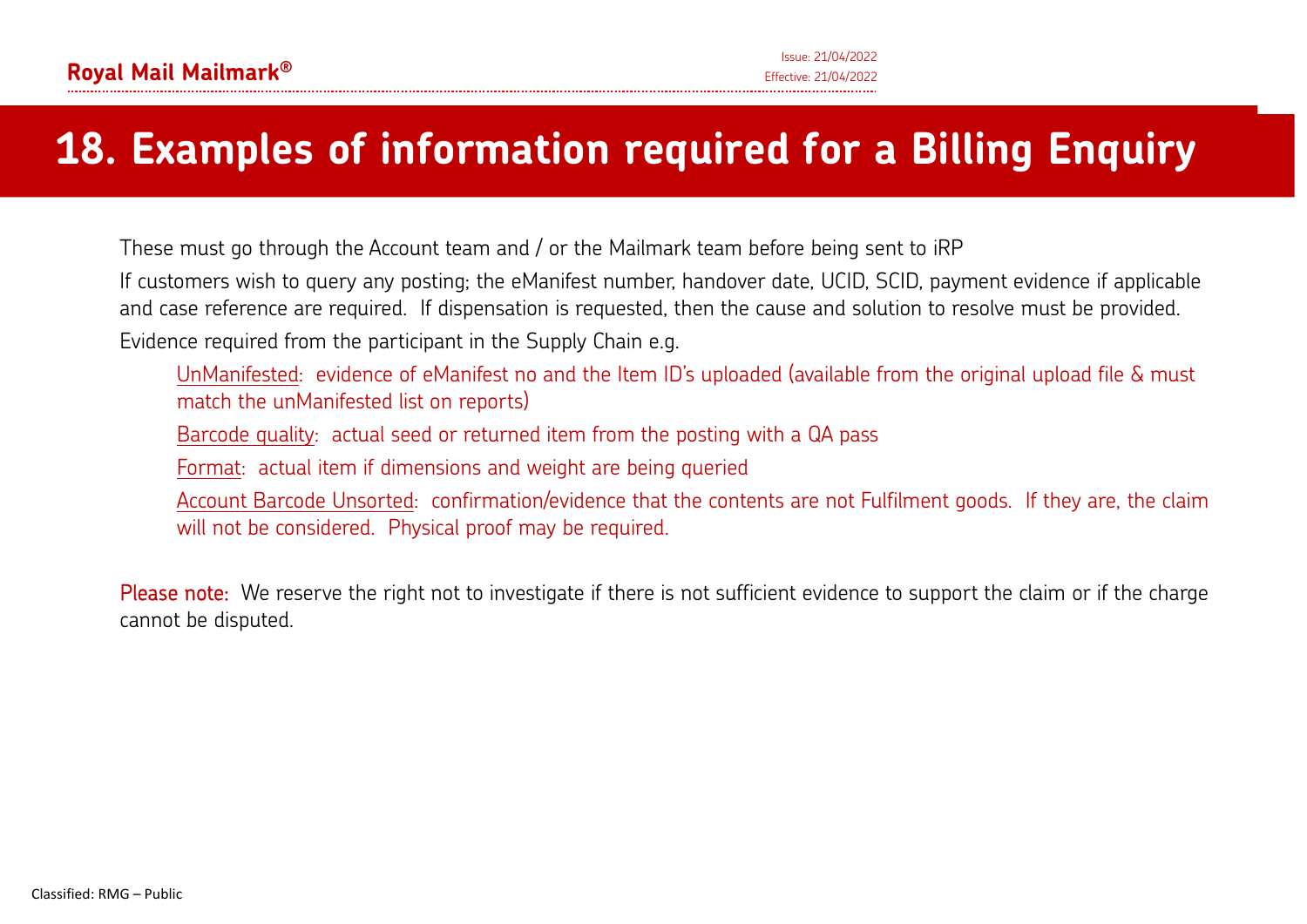# **19. What we need to help you with your Billing Enquiry**

In the first instance customer will raise their issue directly with their Account Manager to facilitate the steps below.

### **Please follow the numerical sequence for the process**

\* The seed must be actual size PDF of the item scan emailed to Account Manager (or a live sample posted to the team @ Plymouth and Account Manager informed).

\*\*If Return Address is out of spec or Delivery Address is within 40mm of the top i.e., not beneath the indicia as required (large letter), you may still submit the appeal.

| <b>ISSUE</b>                                                                                                              | <b>Customer</b>                                                                                                                                 | <b>Account team or Manager</b>                                                                                                 | <b>Mailmark or QA team</b>                                                                                                                       |
|---------------------------------------------------------------------------------------------------------------------------|-------------------------------------------------------------------------------------------------------------------------------------------------|--------------------------------------------------------------------------------------------------------------------------------|--------------------------------------------------------------------------------------------------------------------------------------------------|
| Barcode not seen for entire<br>mailing (0% seen charges)<br>(for entire posting & no images<br>available from Royal Mail) | 1. Provides a SEED or<br>RETURNED mail *<br>2. Provides the case<br>reference from the<br>Adjustment file                                       | 3. Ensures this is a not a<br>reprint<br>4. Sends scan to the QA team<br>6. Send the QA results & case<br>ref to iRP to appeal | 5. QA team scan the item and<br>check pack design**<br>If the barcode is an A/B grade<br>and the item design is in spec<br>progress with appeal. |
| Items underpaid<br>(more items seen than<br>reflected on the sales order)                                                 | 1. Provides a copy of the<br>Sales Order which matches<br>the eManifest volume<br>2. Provides the case<br>reference from the<br>Adjustment file | 3. Send the evidence of<br>payment and case reference to<br><b>iRP</b>                                                         | IRP will review evidence and<br>advise if reconciliation can be<br>made                                                                          |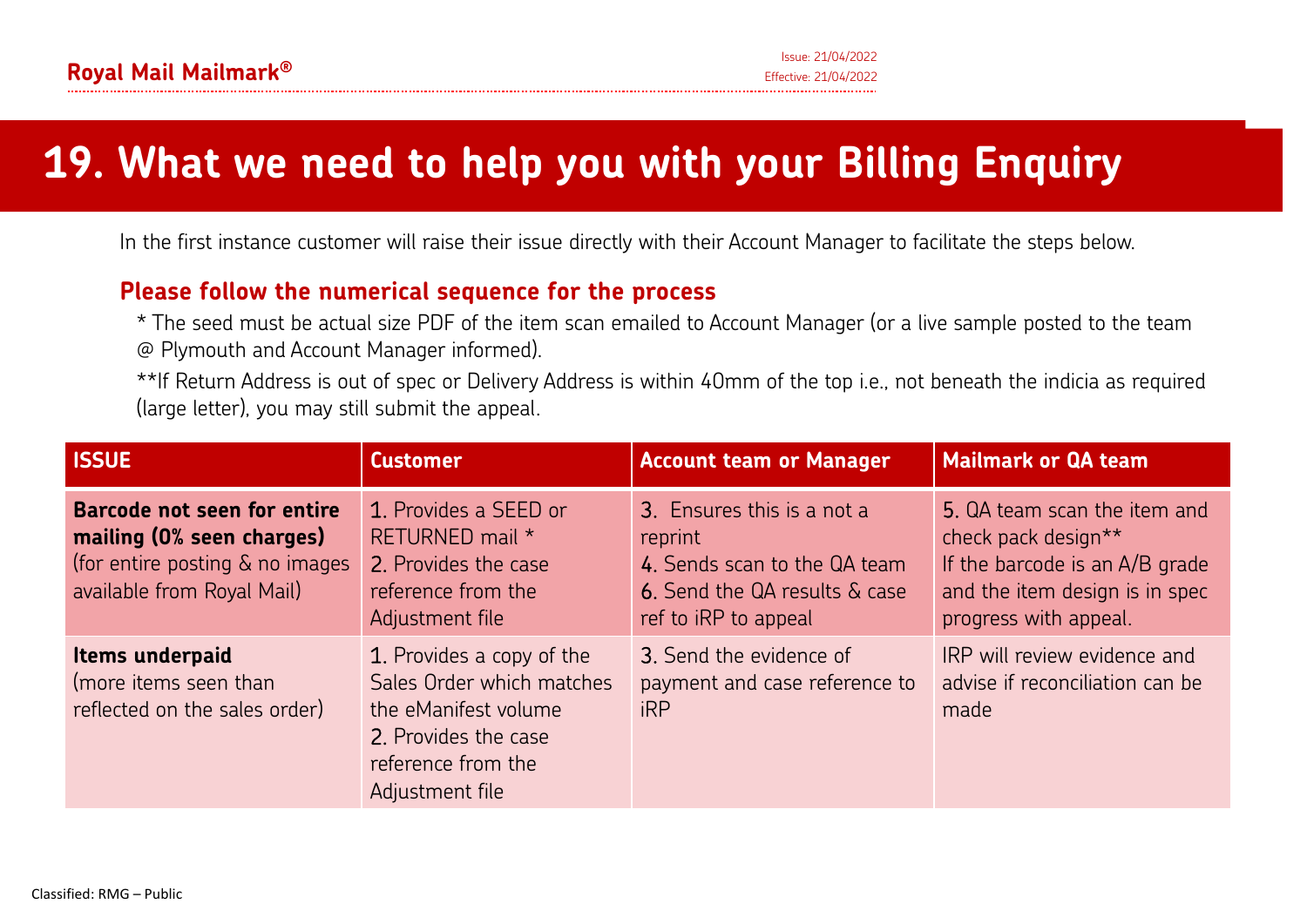| eManifest ID not included in<br>the Sales order<br>(Live posting)                            | 1. Provides a copy of the<br>Sales Order displaying the<br>eManifest number                                                                                                                                                                                                         | 2. Send the copy of the Sales<br>order & case ref to iRP to<br>appeal                                                                                                                                                                                                          |  |
|----------------------------------------------------------------------------------------------|-------------------------------------------------------------------------------------------------------------------------------------------------------------------------------------------------------------------------------------------------------------------------------------|--------------------------------------------------------------------------------------------------------------------------------------------------------------------------------------------------------------------------------------------------------------------------------|--|
| eManifest ID not included in<br>the Sales order<br>(Closed eManifest)                        | 1. No appeal permitted as<br>too late to reconcile<br>payment vs posting                                                                                                                                                                                                            |                                                                                                                                                                                                                                                                                |  |
| <b>UnManifested admin charge</b><br>(Customer believes an<br>eManifest was provided)         | 1. Provides a copy of<br>eManifest (from<br>noreply@dockethub.com)                                                                                                                                                                                                                  | 2. Send the copy of eManifest &<br>case ref to iRP to appeal                                                                                                                                                                                                                   |  |
| <b>UnManifested item level</b><br>charge<br>(Customer believes the items<br>were manifested) | 1. Provides the eManifest<br>number, handover date,<br>Supply Chain ID and, from<br>the adjustment file the first<br>seen date<br>4. Customer uses the list of<br>IDs to check which<br>eManifest they were<br>uploaded to and confirms if<br>the items were handed over<br>on time | 2. Obtain unManifested item list 6.IRP will review the appeal<br>for the Supply Chain (for the<br>first seen date)<br>3. Shares the list of<br>unManifested item IDs with<br>customer<br>5. If the eManifest is accurate<br>and mail handed over on time.<br>submit the appeal |  |
| Classified: RMG – Public                                                                     |                                                                                                                                                                                                                                                                                     |                                                                                                                                                                                                                                                                                |  |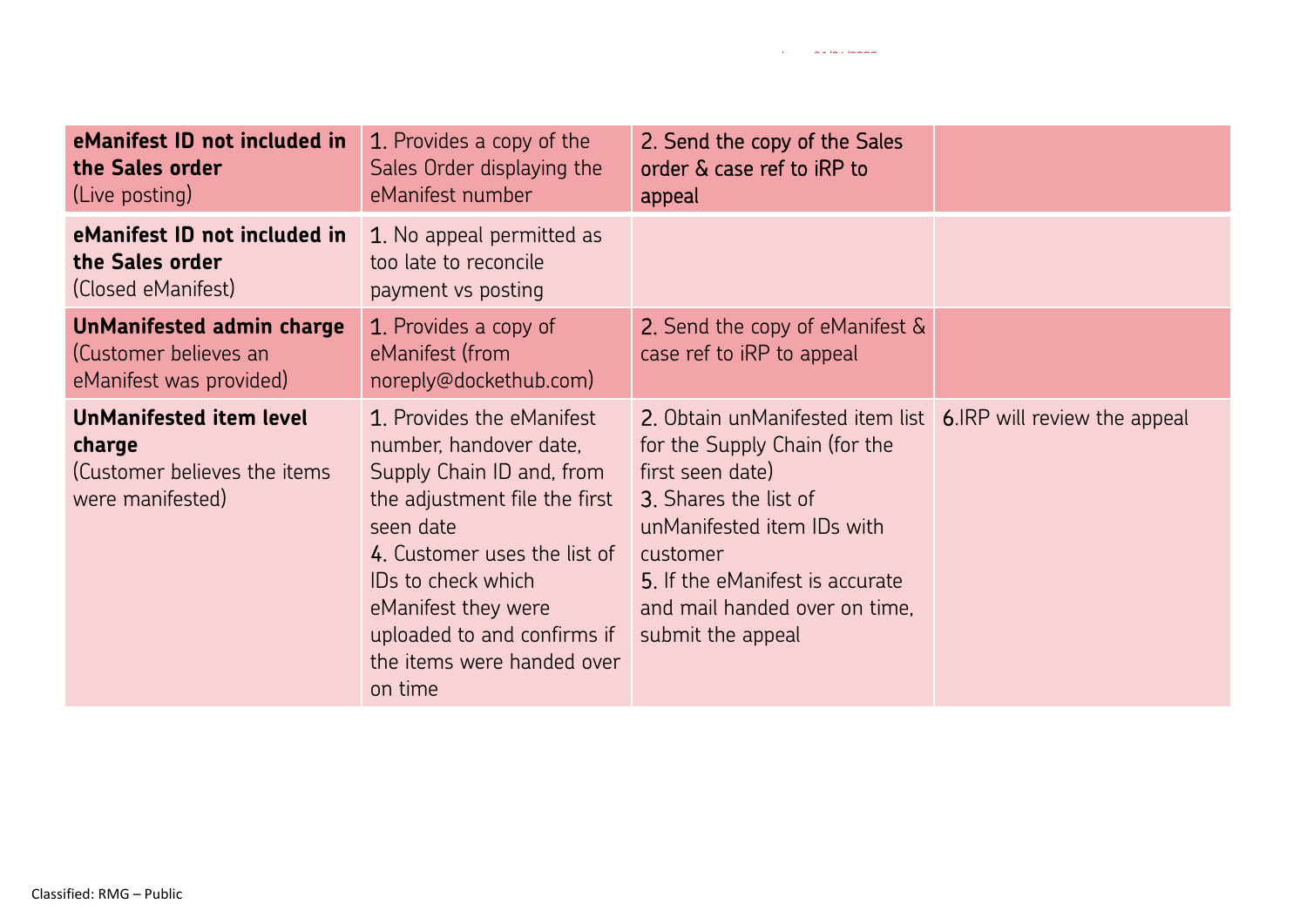| Duplicate item level charge<br>(Customer charged for using<br>duplicate Ids for the same SCID<br>within 90 calendar days) | 1. Provides the eManifest<br>number, handover date,<br>Supply Chain ID and, from<br>the adjustment file the first<br>seen date<br>4. Customer uses the list of<br>IDs to check if the item IDs<br>have been re-used, if they<br>believe not then provide<br>evidence of item ID &<br>handover dates | 2. Obtain duplicate item list for<br>the Supply Chain (for the first<br>seen date)<br>3. Shares the list of Duplicate<br>item IDs with customer<br>5. If the evidence is clear that<br>item IDs were not re-used and<br>mail handed over on time,<br>submit the appeal | 6. IRP will review the appeal |
|---------------------------------------------------------------------------------------------------------------------------|-----------------------------------------------------------------------------------------------------------------------------------------------------------------------------------------------------------------------------------------------------------------------------------------------------|------------------------------------------------------------------------------------------------------------------------------------------------------------------------------------------------------------------------------------------------------------------------|-------------------------------|
|---------------------------------------------------------------------------------------------------------------------------|-----------------------------------------------------------------------------------------------------------------------------------------------------------------------------------------------------------------------------------------------------------------------------------------------------|------------------------------------------------------------------------------------------------------------------------------------------------------------------------------------------------------------------------------------------------------------------------|-------------------------------|

### **20. Appeals**

A Participant in the Supply Chain has the right of appeal if they have disputed a charge which iRP has not upheld or, if they have had a charge applied for which they believe there are circumstances or evidence to support the charge being reviewed.

Royal Mail Wholesale Appeals are dealt with via the Appeals Board which is held Friday of every week and should be raised through the customer's Account Director or DSACC.

In the case of Retail customers appeals are to be raised via their Account Management team.